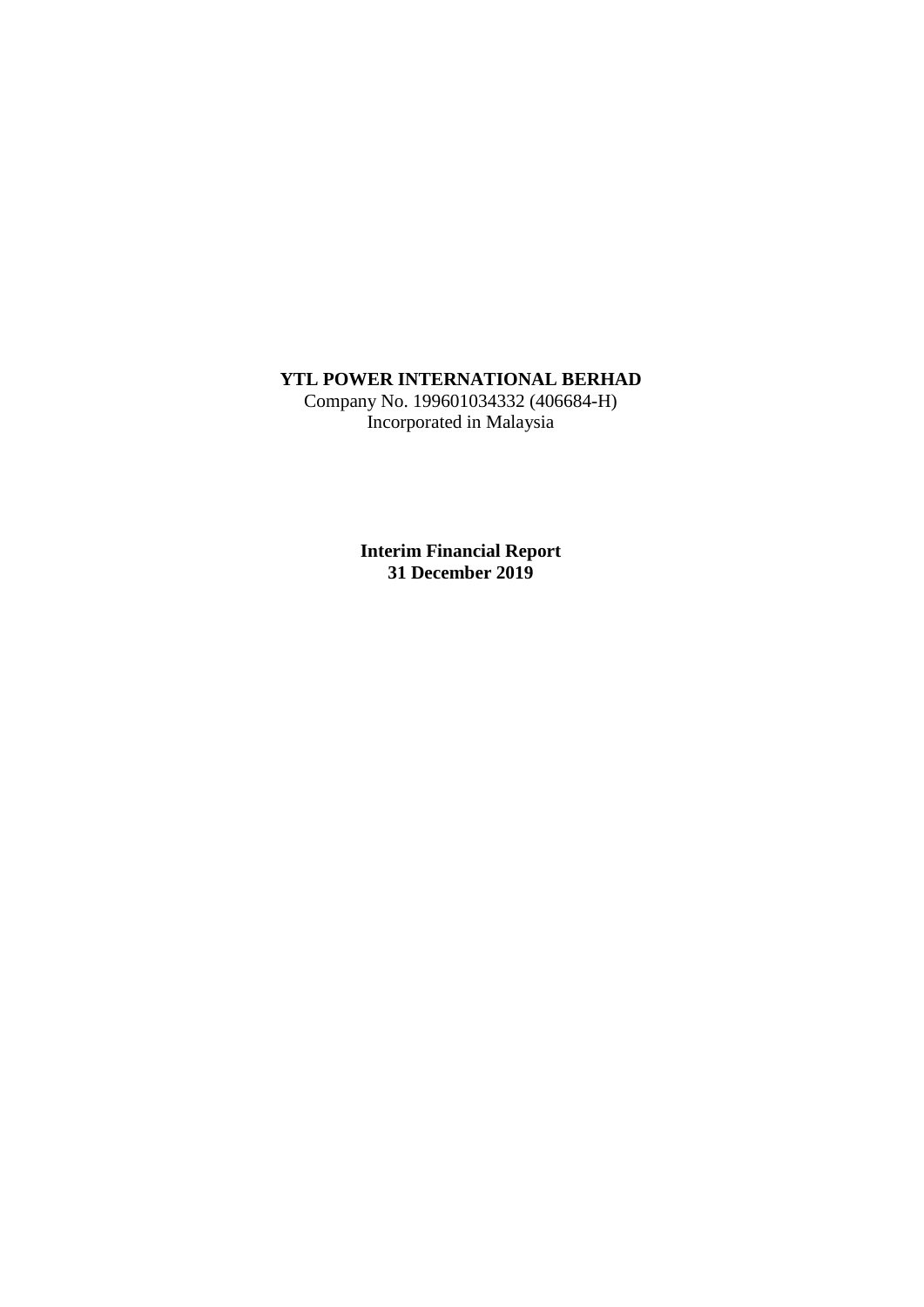# **YTL POWER INTERNATIONAL BERHAD**

Company No. 199601034332 (406684-H) Incorporated in Malaysia

## **Interim Financial Report 31 December 2019**

# **Page No.**

| <b>Condensed Consolidated Income Statement</b>                  |          |
|-----------------------------------------------------------------|----------|
| <b>Condensed Consolidated Statement of Comprehensive Income</b> | 2        |
| <b>Condensed Consolidated Statement of Financial Position</b>   | $3 - 4$  |
| <b>Condensed Consolidated Statement of Changes in Equity</b>    | $5 - 6$  |
| <b>Condensed Consolidated Statement of Cash Flows</b>           | $7 - 8$  |
| <b>Notes to the Interim Financial Report</b>                    | $9 - 26$ |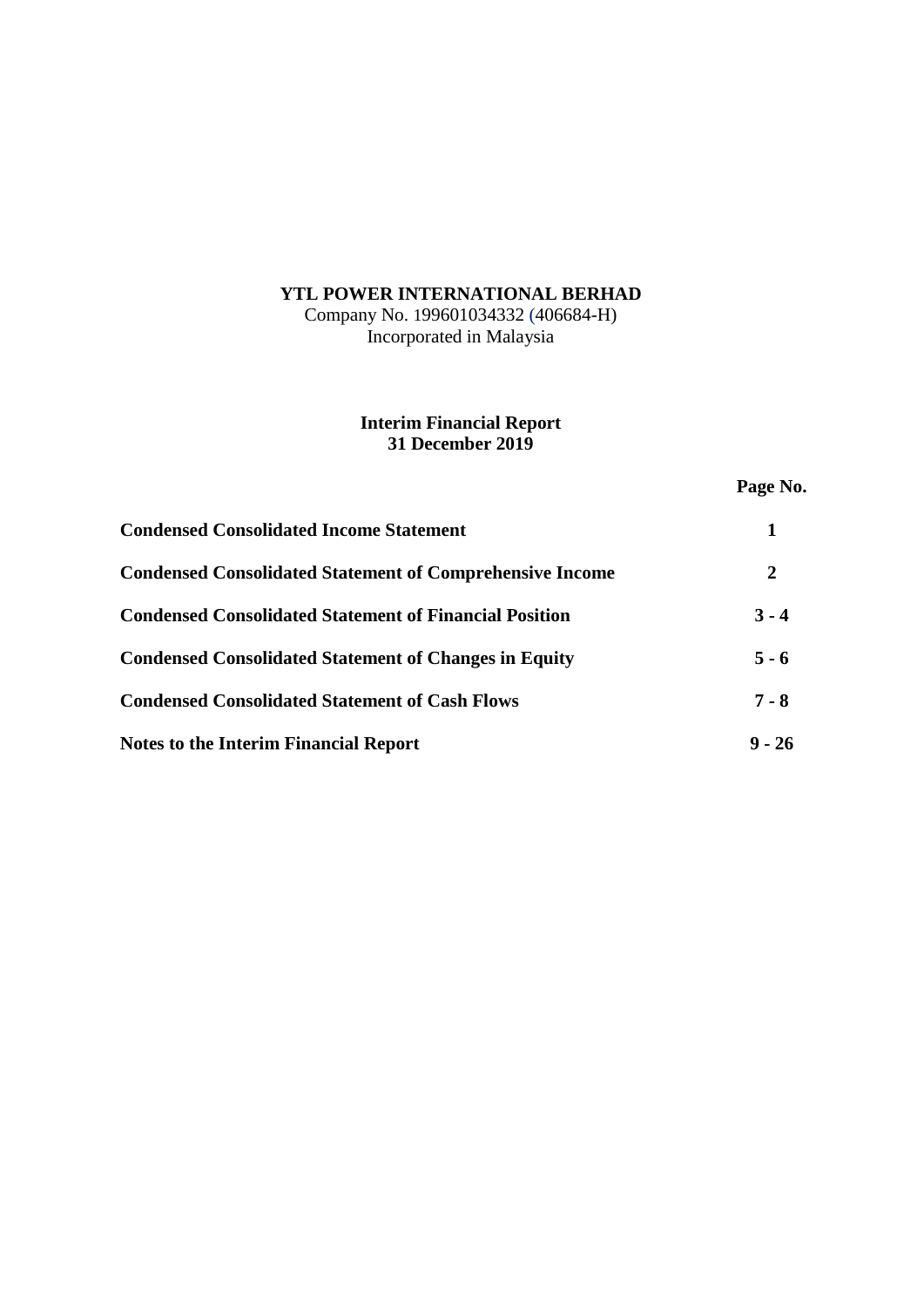## **INTERIM FINANCIAL REPORT**

Interim financial report on consolidated results for the financial period ended 31 December 2019.

The figures have not been audited.

## **CONDENSED CONSOLIDATED INCOME STATEMENT**

|                                                                             |                             | <b>INDIVIDUAL QUARTER</b><br><b>PRECEDING</b> | <b>CUMULATIVE QUARTER</b>           |                             |  |
|-----------------------------------------------------------------------------|-----------------------------|-----------------------------------------------|-------------------------------------|-----------------------------|--|
|                                                                             | <b>CURRENT</b>              | <b>YEAR</b><br>YEAR CORRESPONDING             |                                     |                             |  |
|                                                                             | <b>QUARTER</b>              | <b>QUARTER</b>                                | <b>6 MONTHS ENDED</b>               |                             |  |
|                                                                             | 31.12.2019<br><b>RM'000</b> | 31.12.2018<br><b>RM'000</b>                   | 31.12.2019<br><b>RM'000</b>         | 31.12.2018<br><b>RM'000</b> |  |
| Revenue                                                                     | 2,795,625                   |                                               | 2,927,354 5,755,134 5,730,784       |                             |  |
| Cost of sales                                                               | (2,381,001)                 | $(2,437,146)$ $(4,924,160)$ $(4,721,541)$     |                                     |                             |  |
| Gross profit                                                                | 414,624                     |                                               | 490,208 830,974 1,009,243           |                             |  |
| Other operating income                                                      | 8,468                       | 13,150                                        | 61,137                              | 30,291                      |  |
| Other operating expenses                                                    | (150, 125)                  |                                               | $(206,098)$ $(312,851)$ $(356,724)$ |                             |  |
| Profit from operations                                                      | 272,967                     |                                               | 297,260 579,260                     | 682,810                     |  |
| Finance costs                                                               | (280, 726)                  |                                               | $(283,859)$ $(569,919)$ $(571,259)$ |                             |  |
| Share of profits of investments<br>accounted for using the equity<br>method | 110,188                     | 115,617                                       | 200,802                             | 208,210                     |  |
| <b>Profit before taxation</b>                                               | 102,429                     |                                               | 129,018 210,143 319,761             |                             |  |
| Taxation                                                                    | (32, 819)                   | (27, 648)                                     | (70, 449)                           | (67, 993)                   |  |
| Profit for the period                                                       | 69,610<br>:========         | 101,370<br>=========                          | 139,694<br>=========                | 251,768                     |  |
| <b>Attributable to:</b>                                                     |                             |                                               |                                     |                             |  |
| Owners of the parent                                                        | 70,259                      | 71,774                                        | 137,616                             | 198,049                     |  |
| Non-controlling interests                                                   | (649)                       | 29,596<br>---------------                     | 2,078<br>---------------            | 53,719                      |  |
|                                                                             | 69,610<br>=========         | 101,370                                       | 139,694<br>$=$ ========             | 251,768<br>$=$ =========    |  |
| Earnings per share for profit attributable<br>to owners of the parent       |                             |                                               |                                     |                             |  |
| Basic (sen)                                                                 | 0.92                        | 0.94                                          | 1.79                                | 2.57                        |  |
| Diluted (sen)                                                               | ====<br>0.92                | 0.94                                          | 1.79                                | 2.57                        |  |
|                                                                             | ⋍≡≡≡≡≡                      | ======                                        | =========                           | =====                       |  |

The Condensed Consolidated Income Statement should be read in conjunction with the audited annual financial statements for the year ended 30 June 2019 and the accompanying explanatory notes attached to the interim financial statements.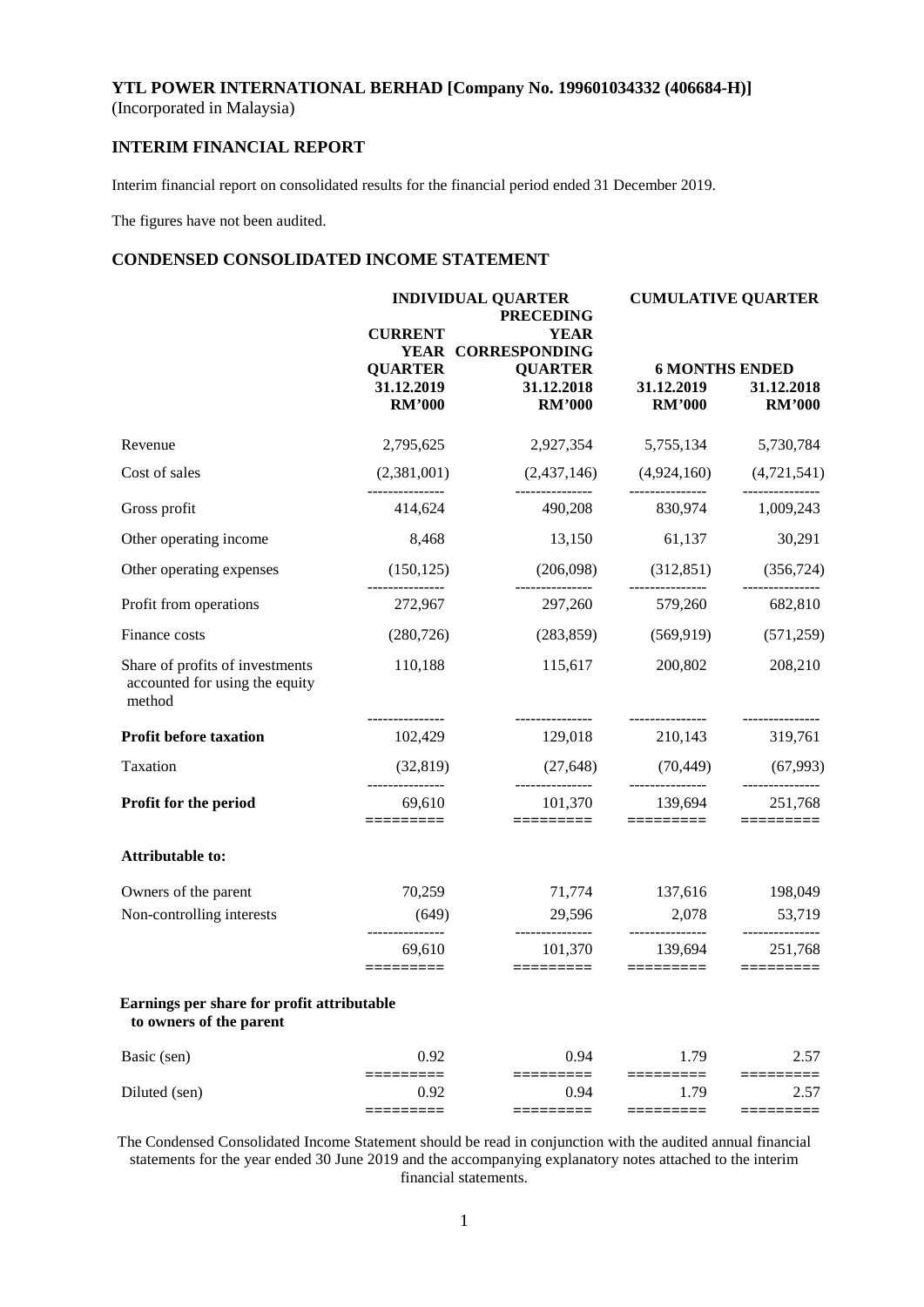## **INTERIM FINANCIAL REPORT**

## **CONDENSED CONSOLIDATED STATEMENT OF COMPREHENSIVE INCOME**

|                                                                     | <b>INDIVIDUAL QUARTER</b><br><b>PRECEDING</b> |                                                  |                             | <b>CUMULATIVE QUARTER</b>                            |
|---------------------------------------------------------------------|-----------------------------------------------|--------------------------------------------------|-----------------------------|------------------------------------------------------|
|                                                                     | <b>CURRENT</b>                                | <b>YEAR</b><br>YEAR CORRESPONDING                |                             |                                                      |
|                                                                     | <b>QUARTER</b><br>31.12.2019<br><b>RM'000</b> | <b>QUARTER</b><br>31.12.2018<br><b>RM'000</b>    | 31.12.2019<br><b>RM'000</b> | <b>6 MONTHS ENDED</b><br>31.12.2018<br><b>RM'000</b> |
| Profit for the period                                               | 69,610                                        | 101,370                                          | 139,694                     | 251,768                                              |
| Other comprehensive income/(loss):                                  |                                               |                                                  |                             |                                                      |
| Items that may be reclassified<br>subsequently to income statement: |                                               |                                                  |                             |                                                      |
| Financial assets at fair value through                              |                                               |                                                  |                             |                                                      |
| other comprehensive income<br>Cash flow hedges:                     | 618                                           | (31,979)                                         | 872                         | (49,762)                                             |
| - Subsidiaries                                                      | 120,756                                       | (570, 647)                                       | (178, 637)                  | (557,190)                                            |
| - Associates and joint ventures                                     | 37,601                                        | (27,204)                                         | 1,204                       | (9,964)                                              |
| Currency translation differences:                                   |                                               |                                                  |                             |                                                      |
| - Subsidiaries                                                      | 193,909                                       | (154,220)                                        | (5,443)                     | 126,923                                              |
| - Associates and joint ventures                                     | (34,313)                                      | (11,401)                                         | (26,020)                    | 31,701                                               |
| Other comprehensive                                                 |                                               |                                                  |                             |                                                      |
| income/(loss) for the period, net                                   |                                               |                                                  |                             |                                                      |
| of tax                                                              | 318,571<br>---------------                    | (795, 451)                                       | (208, 024)                  | (458,292)                                            |
| <b>Total comprehensive</b>                                          |                                               |                                                  |                             |                                                      |
| income/(loss) for the period                                        | 388,181<br>$=$ =========                      | (694,081)<br>$=$ $=$ $=$ $=$ $=$ $=$ $=$ $=$ $=$ | (68, 330)                   | (206, 524)                                           |
| Attributable to:                                                    |                                               |                                                  |                             |                                                      |
| Owners of the parent                                                | 407,142                                       | (723, 138)                                       | (60, 235)                   | (276, 721)                                           |
| Non-controlling interests                                           | (18,961)                                      | 29,057                                           | (8,095)                     | 70,197                                               |
|                                                                     | 388,181                                       | ---------------<br>(694,081)                     | (68, 330)                   | (206, 524)                                           |
|                                                                     | =========                                     | =========                                        | =========                   |                                                      |

The Condensed Consolidated Statement of Comprehensive Income should be read in conjunction with the audited annual financial statements for the year ended 30 June 2019 and the accompanying explanatory notes attached to the interim financial statements.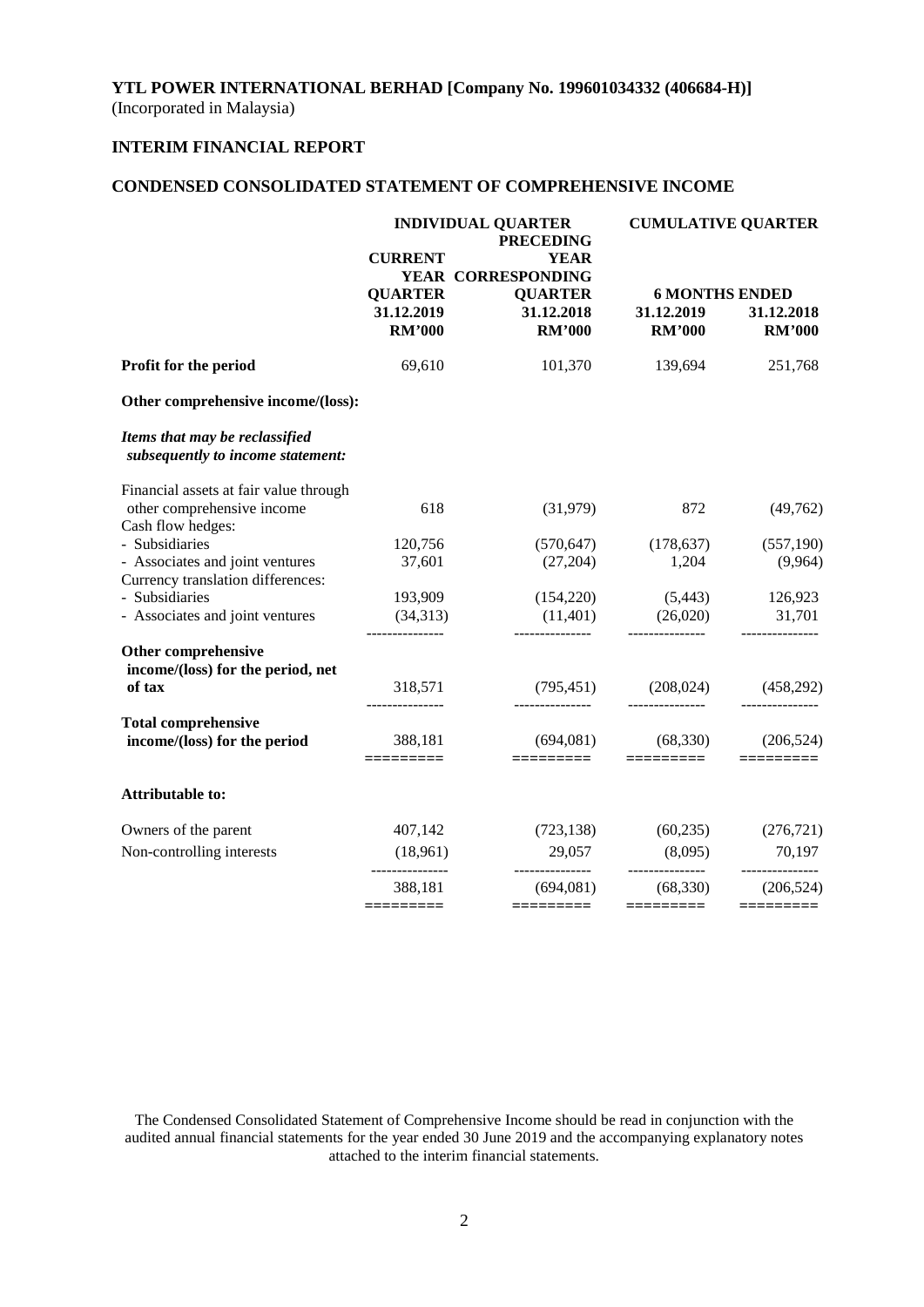## **INTERIM FINANCIAL REPORT**

### **CONDENSED CONSOLIDATED STATEMENT OF FINANCIAL POSITION**

|                                                   | <b>UNAUDITED</b>               | <b>AUDITED</b>                |  |
|---------------------------------------------------|--------------------------------|-------------------------------|--|
|                                                   | As at                          | As at                         |  |
|                                                   | 31.12.2019                     | 30.6.2019                     |  |
|                                                   | <b>RM'000</b>                  | <b>RM'000</b>                 |  |
| <b>ASSETS</b>                                     |                                |                               |  |
| <b>Non-current assets</b>                         |                                |                               |  |
| Property, plant and equipment                     | 22,195,997                     | 21,631,567                    |  |
| Right-of-use assets                               | 378,334                        |                               |  |
| Investment properties                             | 514,283                        | 477,749                       |  |
| Project development costs                         | 246,445                        | 228,952                       |  |
| Intangible assets                                 | 8,285,275                      | 8,278,649                     |  |
| Investments accounted for using the equity method | 2,175,028                      | 2,188,956                     |  |
| Investments                                       | 243,057                        | 242,100                       |  |
| Derivative financial instruments                  | 1,395                          | 18,722                        |  |
| Receivables, deposits and prepayments             | 1,181,185                      | 1,102,127                     |  |
|                                                   | 35,220,999                     | 34,168,822                    |  |
| <b>Current assets</b>                             |                                |                               |  |
| Inventories                                       | 259,915                        | 416,006                       |  |
| Investments                                       | 1,514,591                      | 1,490,865                     |  |
| Receivables, deposits and prepayments             | 2,320,426                      | 2,573,581                     |  |
| Derivative financial instruments                  | 26,525                         | 63,388                        |  |
| Cash and bank balances                            | 7,860,489                      | 7,560,316                     |  |
|                                                   | ---------------<br>11,981,946  | -------------<br>12,104,156   |  |
| <b>TOTAL ASSETS</b>                               | ----------------<br>47,202,945 | ---------------<br>46,272,978 |  |
| <b>EQUITY AND LIABILITIES</b>                     | =========                      | $=$ ========                  |  |
|                                                   |                                |                               |  |
| Share capital                                     | 7,038,587                      | 7,038,587                     |  |
| Reserves                                          | 5,865,083                      | 6,314,054                     |  |
| Treasury shares, at cost                          | (708, 260)                     | (708, 259)                    |  |
| Equity attributable to owners of the parent       | 12,195,410                     | 12,644,382                    |  |
| Non-controlling interests                         | 213,487<br>.                   | 226,280<br>-------------      |  |
| <b>TOTAL EQUITY</b>                               | 12,408,897                     | 12,870,662                    |  |
|                                                   |                                |                               |  |

The Condensed Consolidated Statement of Financial Position should be read in conjunction with the audited annual financial statements for the year ended 30 June 2019 and the accompanying explanatory notes attached to the interim financial statements.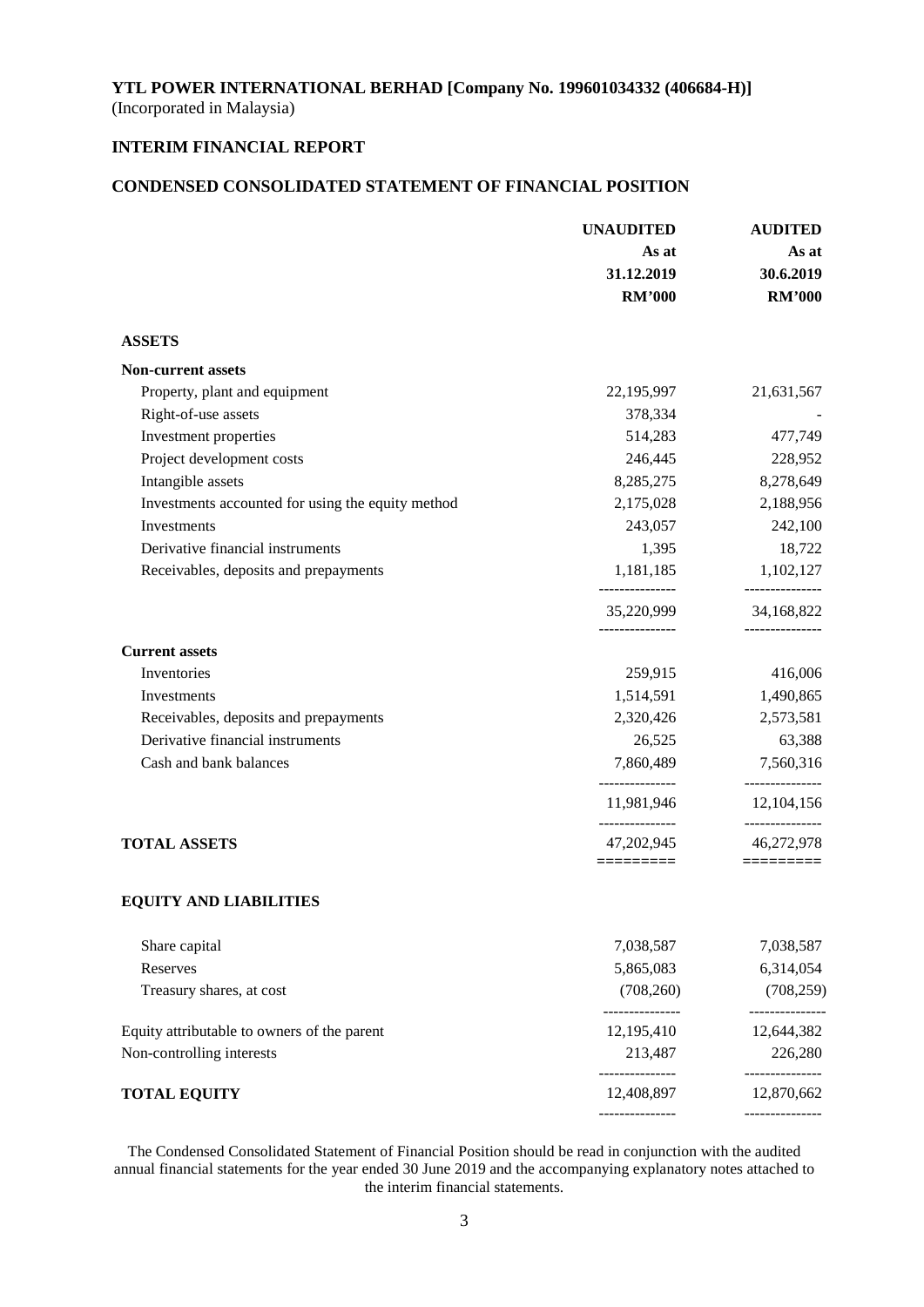## **INTERIM FINANCIAL REPORT**

## **CONDENSED CONSOLIDATED STATEMENT OF FINANCIAL POSITION - Continued**

|                                                                                    | <b>UNAUDITED</b>                    | <b>AUDITED</b><br>As at       |  |
|------------------------------------------------------------------------------------|-------------------------------------|-------------------------------|--|
|                                                                                    | As at                               |                               |  |
|                                                                                    | 31.12.2019                          | 30.6.2019                     |  |
|                                                                                    | <b>RM'000</b>                       | <b>RM'000</b>                 |  |
| <b>LIABILITIES</b>                                                                 |                                     |                               |  |
| <b>Non-current liabilities</b>                                                     |                                     |                               |  |
| Deferred taxation                                                                  | 1,907,121                           | 1,872,441                     |  |
| Borrowings                                                                         | 25,759,688                          | 19,071,117                    |  |
| Post-employment benefit obligations                                                | 734,622                             | 704,080                       |  |
| Grants and contributions                                                           | 599,045                             | 560,828                       |  |
| Derivative financial instruments                                                   | 20,367                              | 19,131                        |  |
| Payables                                                                           | 1,250,310<br>_______________        | 1,154,792<br>---------------  |  |
|                                                                                    | 30,271,153<br>_______________       | 23,382,389<br>_______________ |  |
| <b>Current liabilities</b>                                                         |                                     |                               |  |
| Payables and accrued expenses                                                      | 2,030,193                           | 2,277,707                     |  |
| Derivative financial instruments                                                   | 125,980                             | 48,906                        |  |
| Post-employment benefit obligations                                                | 3,124                               | 1,408                         |  |
| Taxation                                                                           | 35,481                              | 49,263                        |  |
| <b>Borrowings</b>                                                                  | 2,328,117<br>--------------         | 7,642,643<br>------------     |  |
|                                                                                    | 4,522,895<br>_______________        | 10,019,927<br>--------------- |  |
| <b>TOTAL LIABILITIES</b>                                                           | 34,794,048<br><u>.</u>              | 33,402,316<br>--------------- |  |
| <b>TOTAL EQUITY AND LIABILITIES</b>                                                | 47,202,945                          | 46,272,978                    |  |
|                                                                                    | $=$ $=$ $=$ $=$ $=$ $=$ $=$ $=$ $=$ | $=$ ========                  |  |
| Net assets per share attributable to<br>ordinary equity holders of the parent (RM) | 1.59                                | 1.65                          |  |
|                                                                                    | $====$                              | $====$                        |  |

The Condensed Consolidated Statement of Financial Position should be read in conjunction with the audited annual financial statements for the year ended 30 June 2019 and the accompanying explanatory notes attached to the interim financial statements.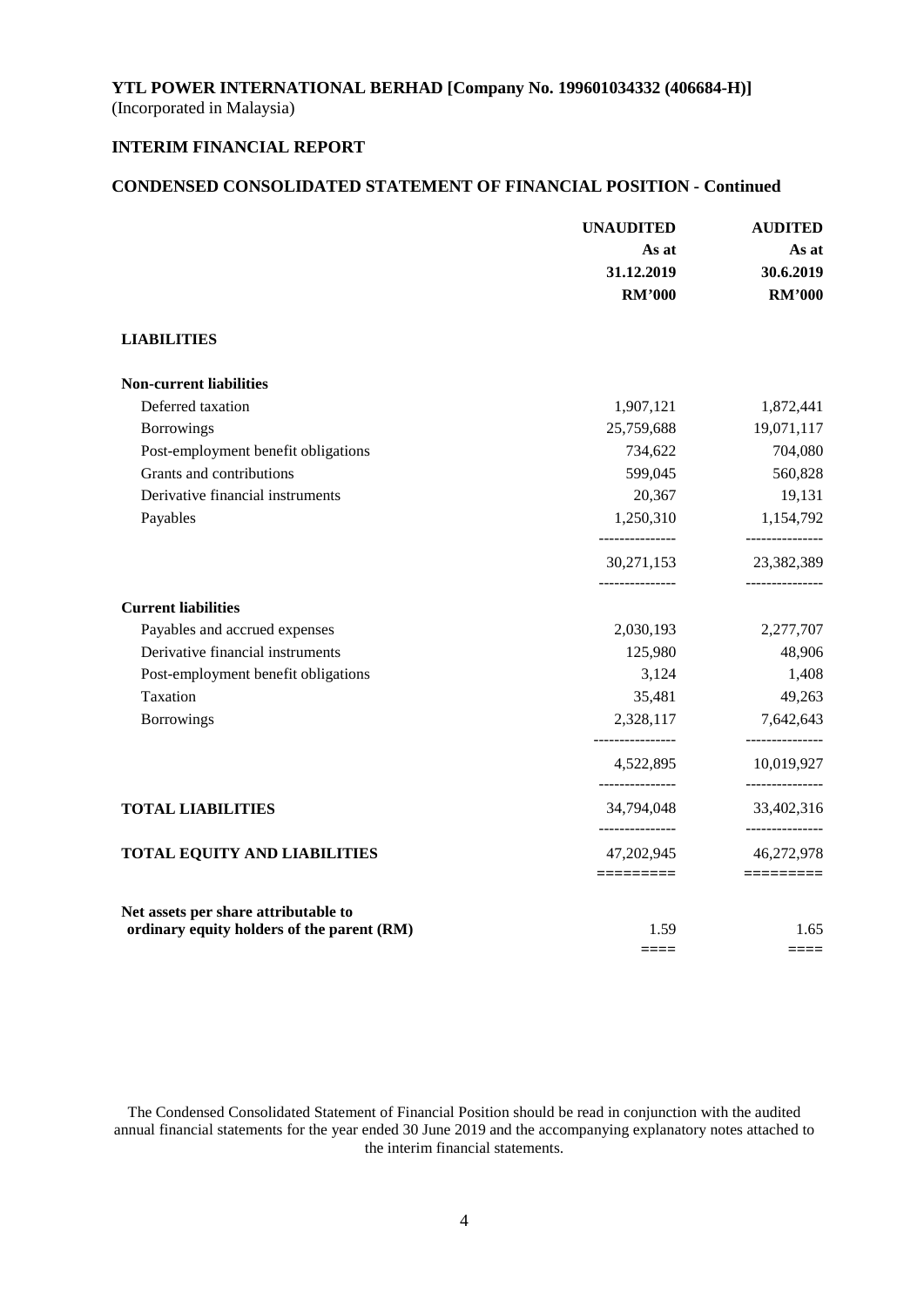### **INTERIM FINANCIAL REPORT**

## **CONDENSED CONSOLIDATED STATEMENT OF CHANGES IN EQUITY FOR THE FINANCIAL PERIOD ENDED 31 DECEMBER 2019**

|                                                                                                                     | <b>Share</b><br>Capital<br><b>RM'000</b> | <b>Merger</b><br>& Other<br><b>Reserves</b><br><b>RM'000</b> | <b>Treasury</b><br><b>Shares</b><br><b>RM'000</b> | <b>Retained</b><br><b>Earnings</b><br><b>RM'000</b> | <b>Total</b><br><b>RM'000</b>           | Non-<br>Controlling<br><b>Interests</b><br><b>RM'000</b> | Total<br><b>Equity</b><br><b>RM'000</b> |
|---------------------------------------------------------------------------------------------------------------------|------------------------------------------|--------------------------------------------------------------|---------------------------------------------------|-----------------------------------------------------|-----------------------------------------|----------------------------------------------------------|-----------------------------------------|
| At 30 June 2019, as previously reported<br>Adjustments from adoption of MFRS 16                                     | 7,038,587                                | (1,596,412)                                                  | (708, 259)                                        | 7,910,466<br>(7,616)                                | 12,644,382<br>(7,616)                   | 226,280<br>(4,698)                                       | 12,870,662<br>(12,314)                  |
| At 1 July 2019, as restated                                                                                         | ------------<br>7,038,587                | -------------<br>(1,596,412)                                 | -------------<br>(708, 259)                       | 7,902,850                                           | 12,636,766                              | .<br>221,582                                             | 12,858,348                              |
| Profit for the financial period<br>Other comprehensive loss for the financial period                                |                                          | (197, 851)                                                   |                                                   | 137,616                                             | 137,616<br>(197, 851)                   | 2,078<br>(10, 173)                                       | 139,694<br>(208, 024)                   |
| Total comprehensive (loss)/income for the financial<br>period<br>Interim dividend paid for the financial year ended |                                          | (197, 851)                                                   |                                                   | 137,616                                             | (60, 235)                               | (8,095)                                                  | (68, 330)                               |
| 30 June 2019                                                                                                        |                                          |                                                              |                                                   | (383,765)                                           | (383,765)                               | $\overline{\phantom{a}}$                                 | (383,765)                               |
| Share option lapsed<br>Share repurchased<br>Share option expenses                                                   |                                          | (167)<br>2,645                                               | (1)                                               | 167                                                 | (1)<br>2,645                            |                                                          | (1)<br>2,645                            |
| At 31 December 2019                                                                                                 | 7,038,587<br>________<br>_________       | (1,791,785)<br>________                                      | (708, 260)                                        | 7,656,868<br>________                               | -------------<br>12,195,410<br>________ | 213,487                                                  | -------------<br>12,408,897<br>________ |

The Condensed Consolidated Statement of Changes in Equity should be read in conjunction with the audited annual financial statements for the year ended 30 June 2019 and the accompanying explanatory notes attached to the interim financial statements.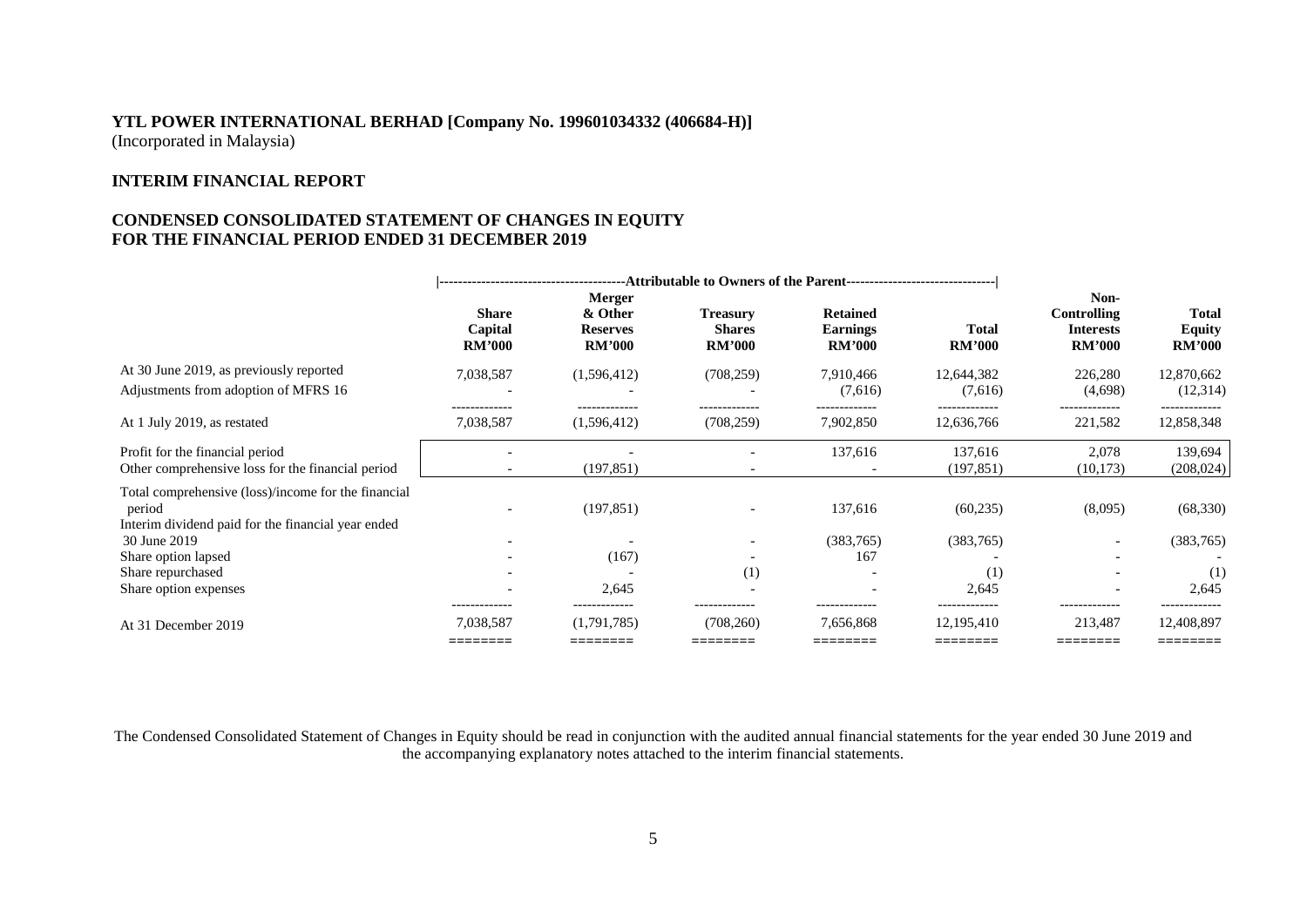### **INTERIM FINANCIAL REPORT**

## **CONDENSED CONSOLIDATED STATEMENT OF CHANGES IN EQUITY FOR THE FINANCIAL PERIOD ENDED 31 DECEMBER 2018**

|                                                                                                                             | <b>Share</b><br>Capital<br><b>RM'000</b> | <b>Merger</b><br>& Other<br><b>Reserves</b><br><b>RM'000</b> | <b>Treasury</b><br><b>Shares</b><br><b>RM'000</b> | <b>Retained</b><br><b>Earnings</b><br><b>RM'000</b> | <b>Total</b><br><b>RM'000</b> | Non-<br><b>Controlling</b><br><b>Interests</b><br><b>RM'000</b> | <b>Total</b><br><b>Equity</b><br><b>RM'000</b> |
|-----------------------------------------------------------------------------------------------------------------------------|------------------------------------------|--------------------------------------------------------------|---------------------------------------------------|-----------------------------------------------------|-------------------------------|-----------------------------------------------------------------|------------------------------------------------|
| At 30 June 2018, as previously reported<br>Adjustments from adoption of MFRS 15<br>Acquisition accounting and consolidation | 7,038,587                                | (1,435,015)<br>139                                           | (509, 634)                                        | 7,919,190<br>(2,572)                                | 13,013,128<br>(2, 433)        | 111,386<br>230                                                  | 13,124,514<br>(2,203)                          |
| elimination restatements                                                                                                    |                                          |                                                              |                                                   | (48,096)                                            | (48,096)                      |                                                                 | (48,096)                                       |
| At 30 June 2018, as restated<br>Adjustments from adoption of MFRS 9                                                         | .<br>7,038,587                           | (1,434,876)                                                  | (509, 634)                                        | -------------<br>7,868,522<br>(1,371)               | 12,962,599<br>(1,371)         | 111,616<br>(916)                                                | 13,074,215<br>(2, 287)                         |
| At 1 July 2018, as restated                                                                                                 | 7,038,587                                | (1,434,876)                                                  | (509, 634)                                        | 7,867,151                                           | 12,961,228                    | 110,700                                                         | 13,071,928                                     |
| Profit for the financial period<br>Other comprehensive (loss)/income for the financial                                      |                                          |                                                              |                                                   | 198,049                                             | 198,049                       | 53,719                                                          | 251,768                                        |
| period                                                                                                                      | $\overline{\phantom{a}}$                 | (474,770)                                                    |                                                   |                                                     | (474, 770)                    | 16,478                                                          | (458, 292)                                     |
| Total comprehensive (loss)/income for the financial<br>period<br>Effects arising from changes in composition of the         |                                          | (474,770)                                                    |                                                   | 198,049                                             | (276, 721)                    | 70,197                                                          | (206, 524)                                     |
| Group                                                                                                                       |                                          |                                                              |                                                   | (13)<br>(383,765)                                   | (13)<br>(383,765)             | 46                                                              | 33<br>(422, 330)                               |
| Dividends paid<br>Share option lapsed                                                                                       |                                          | (347)                                                        |                                                   | 347                                                 |                               | (38, 565)                                                       |                                                |
| Share repurchased                                                                                                           |                                          |                                                              | (198, 625)                                        |                                                     | (198, 625)                    |                                                                 | (198, 625)                                     |
| Share option expenses                                                                                                       |                                          | 2,731                                                        |                                                   |                                                     | 2.731                         |                                                                 | 2.731                                          |
| At 31 December 2018, as restated                                                                                            | -------------<br>7.038.587<br>========   | (1.907.262)<br>========                                      | -------------<br>(708.259)<br>========            | 7.681.769<br>========                               | 12.104.835<br>========        | -------------<br>142.378<br>========                            | -------------<br>12,247,213<br>========        |

The Condensed Consolidated Statement of Changes in Equity should be read in conjunction with the audited annual financial statements for the year ended 30 June 2019 and the accompanying explanatory notes attached to the interim financial statements.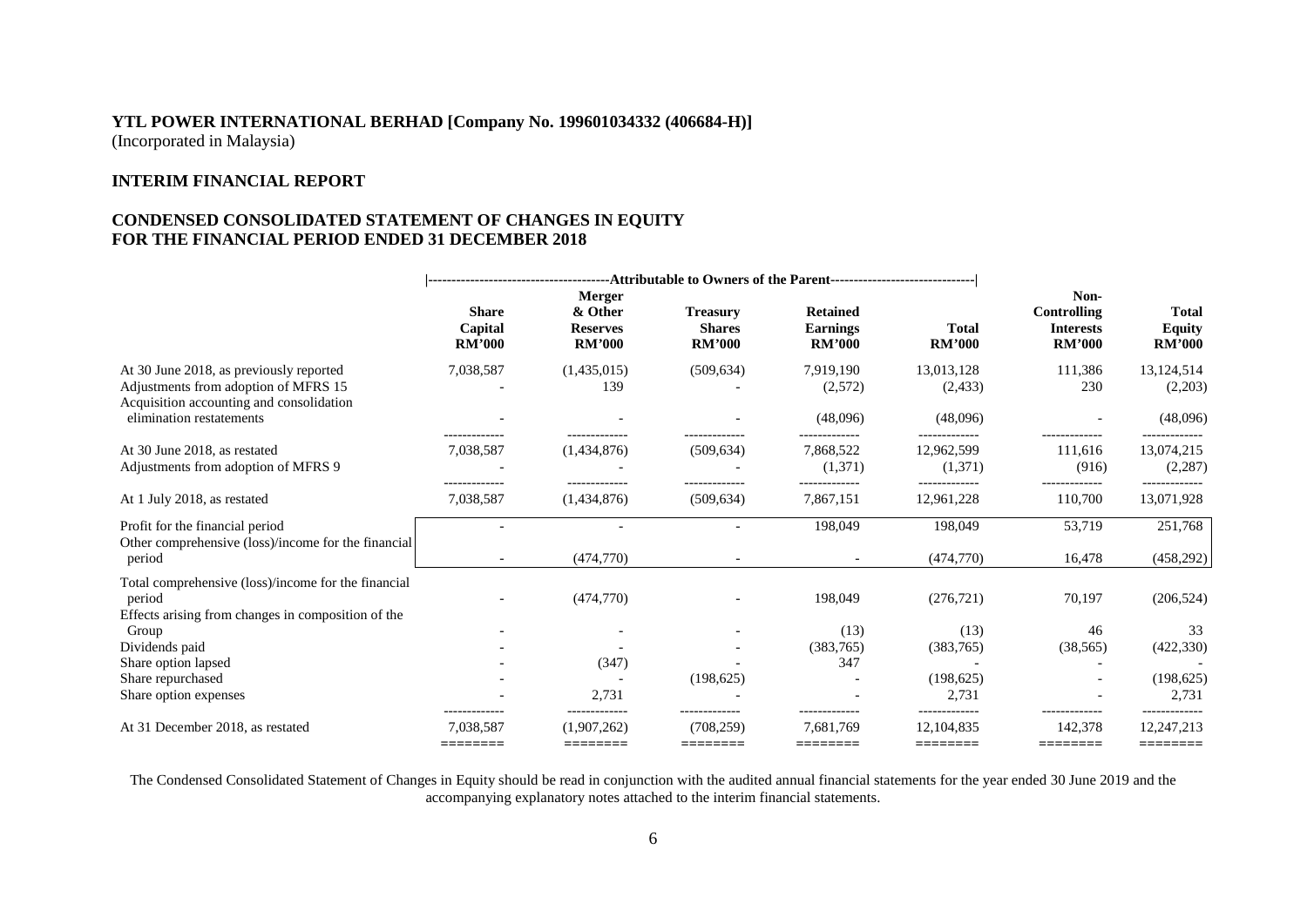## **INTERIM FINANCIAL REPORT**

## **CONDENSED CONSOLIDATED STATEMENT OF CASH FLOWS FOR THE FINANCIAL PERIOD ENDED 31 DECEMBER 2019**

|                                                                       | <b>6 MONTHS ENDED</b>         |                               |  |
|-----------------------------------------------------------------------|-------------------------------|-------------------------------|--|
|                                                                       | 31.12.2019                    | 31.12.2018                    |  |
|                                                                       | <b>RM'000</b>                 | <b>RM'000</b>                 |  |
| <b>Cash flows from operating activities</b>                           |                               |                               |  |
| Profit for the financial period                                       | 139,694                       | 251,768                       |  |
| Adjustment for:                                                       |                               |                               |  |
| Allowance for impairment of inventories                               | 453                           | 635                           |  |
| Allowance for impairment of receivables (net of reversals)            | 33,466                        | 106,495                       |  |
| Amortisation of contract costs                                        | 4,554                         | 7,549                         |  |
| Amortisation of deferred income                                       |                               | (719)                         |  |
| Amortisation of grants and contributions                              | (9,754)                       | (10, 875)                     |  |
| Amortisation of intangible assets                                     | 9,892                         | 3,150                         |  |
| Bad debts recovered                                                   | (1,550)                       |                               |  |
| Depreciation of property, plant and equipment                         | 547,197                       | 602,628                       |  |
| Depreciation of right-of-use assets                                   | 62,682                        |                               |  |
| Fair value gain on derivatives                                        | (2,687)                       | (6,032)                       |  |
|                                                                       | (5,779)                       | 2,758                         |  |
| Fair value (gain)/loss on investments                                 | 569,919                       | 571,259                       |  |
| Interest expense<br>Interest income                                   |                               |                               |  |
|                                                                       | (5,245)                       | (3,938)                       |  |
| Net gain on disposal of property, plant and equipment                 | (2,989)                       | (5,314)                       |  |
| Property, plant and equipment written off                             | 4,196<br>1,481                | 2,941<br>906                  |  |
| Provision for liabilities and charges                                 |                               |                               |  |
| Provision for post-employment benefit                                 | 24,273                        | 25,620                        |  |
| Share of profits of investments accounted for using the equity method | (200, 802)                    | (208, 210)                    |  |
| Share option expenses                                                 | 2,579                         | 2,731                         |  |
| Taxation                                                              | 70,449                        | 67,993                        |  |
| Unrealised loss/(gain) on foreign exchange                            | 30                            | (264)                         |  |
| Other non-cash items                                                  | (9,606)<br>_______________    | (2,863)<br>---------------    |  |
|                                                                       | 1,232,453                     | 1,408,218                     |  |
| Changes in working capital:                                           |                               |                               |  |
| Inventories                                                           | 164,032                       | 4,428                         |  |
| Receivables, deposits and prepayments                                 | 147,464                       | 193,951                       |  |
| Payables and accrued expenses                                         | (281,598)<br>________________ | (284, 410)<br>--------------- |  |
| Cash flows from operations                                            | 1,262,351                     | 1,322,187                     |  |
| Interest paid                                                         | (555, 825)                    | (555,361)                     |  |
| Payment to post-employment benefit obligations                        | (23, 420)                     | (25,064)                      |  |
| Tax paid                                                              | (84, 641)                     | (88, 944)                     |  |
| Net cash flows from operating activities                              | ---------------<br>598,465    | ---------------<br>652,818    |  |
|                                                                       |                               |                               |  |

The Condensed Consolidated Statement of Cash Flows should be read in conjunction with the audited annual financial statements for the year ended 30 June 2019 and the accompanying explanatory notes attached to the interim financial statements.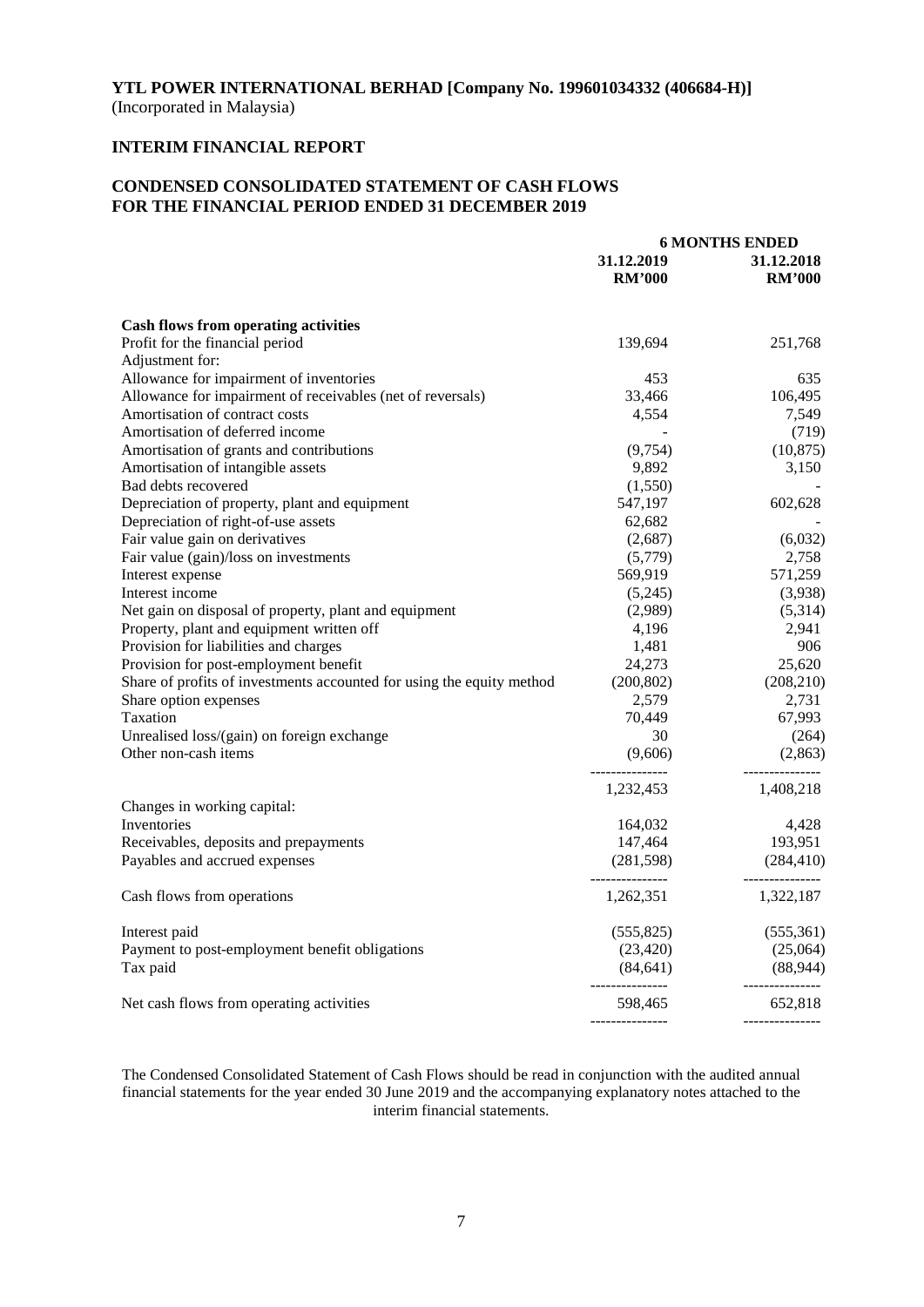## **INTERIM FINANCIAL REPORT**

## **CONDENSED CONSOLIDATED STATEMENT OF CASH FLOWS FOR THE FINANCIAL PERIOD ENDED 31 DECEMBER 2019 - Continued**

|                                                                        | <b>6 MONTHS ENDED</b>                            |                                               |  |
|------------------------------------------------------------------------|--------------------------------------------------|-----------------------------------------------|--|
|                                                                        | 31.12.2019                                       | 31.12.2018                                    |  |
|                                                                        | <b>RM'000</b>                                    | <b>RM'000</b>                                 |  |
| <b>Cash flows from investing activities</b>                            |                                                  |                                               |  |
| Development expenditure incurred on investment properties              | (24, 658)                                        | (19,286)                                      |  |
| Dividends received                                                     | 189,559                                          | 173,451                                       |  |
| Grants received                                                        | 37,033                                           | 31,407                                        |  |
| Interest received                                                      | 8,248                                            | 7,506                                         |  |
| Maturities of income funds                                             |                                                  | 1,125,382                                     |  |
| Prepayment for land acquisition                                        | (2,010)                                          | (7,120)                                       |  |
| Proceeds from disposal of property, plant and equipment                | 6,767                                            | 5,647                                         |  |
| Purchase of intangible assets                                          | (69,760)                                         | (140)                                         |  |
| Purchase of property, plant and equipment                              | (717, 045)                                       | (751, 785)                                    |  |
| Shareholder loans                                                      | (46,880)                                         | (18,576)                                      |  |
| Net cash flows (used in)/from investing activities                     | ---------------<br>(618, 746)<br>_______________ | ---------------<br>546,486<br>_______________ |  |
| <b>Cash flows from financing activities</b>                            |                                                  |                                               |  |
| Dividends paid                                                         | (383,765)                                        | (383,765)                                     |  |
| Dividends paid to non-controlling interests                            |                                                  | (38, 565)                                     |  |
| Proceeds from borrowings                                               | 1,038,047                                        | 2,152,064                                     |  |
| Repayment of borrowings                                                | (300, 399)                                       | (3,036,007)                                   |  |
| Repayment of lease liabilities                                         | (79, 232)                                        |                                               |  |
| Repurchase of own shares                                               | (1)                                              | (198, 625)                                    |  |
|                                                                        | ---------------                                  | ---------------                               |  |
| Net cash flows from/(used in) financing activities                     | 274,650<br>_______________                       | (1,504,898)                                   |  |
| Net changes in cash and cash equivalents                               | 254,369                                          | (305, 594)                                    |  |
| Effects of exchange rate changes                                       | 65,480                                           | 95,782                                        |  |
| Cash and cash equivalents at beginning of the financial year           | 7,539,691                                        | 7,305,091                                     |  |
| Cash and cash equivalents at end of the financial period [Note a]      | ---------------<br>7,859,540                     | ---------------<br>7,095,279                  |  |
| [Note $a$ ]                                                            |                                                  | $=$ ========                                  |  |
| Cash and cash equivalents at the end of the financial period comprise: |                                                  |                                               |  |
| Fixed deposits                                                         |                                                  |                                               |  |
| Cash and bank balances                                                 | 7,364,876                                        | 6,754,702                                     |  |
| <b>Bank</b> overdrafts                                                 | 495,613                                          | 363,928                                       |  |
| (included within short term borrowing in Note B9)                      | (949)<br>_______________                         | (23,351)<br>---------------                   |  |
|                                                                        | 7,859,540                                        | 7,095,279                                     |  |
|                                                                        |                                                  |                                               |  |

The Condensed Consolidated Statement of Cash Flows should be read in conjunction with the audited annual financial statements for the year ended 30 June 2019 and the accompanying explanatory notes attached to the interim financial statements.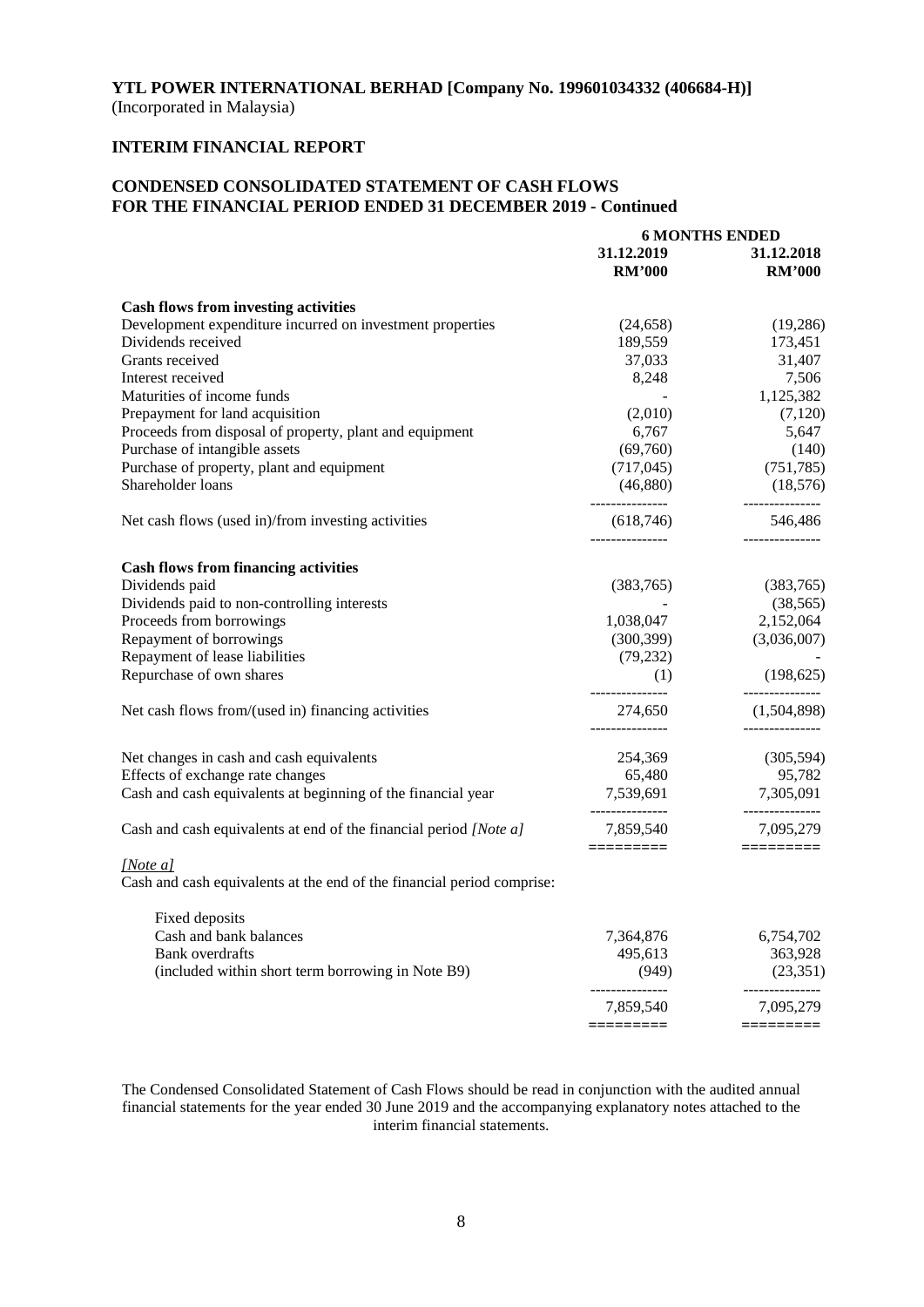## **INTERIM FINANCIAL REPORT**

## **PART A – EXPLANATORY NOTES PURSUANT TO MFRS 134**

The interim financial report should be read in conjunction with the audited annual financial statements of the Group for the financial year ended 30 June 2019.

#### **A1. Accounting Policies and Methods of Computation**

The interim financial report is unaudited and has been prepared in accordance with Malaysian Financial Reporting Standard ("MFRS") 134: "Interim Financial Reporting" and Chapter 9, part K paragraph 9.22 of the Main Market Listing Requirements of the Bursa Malaysia Securities Berhad ("Bursa Securities").

The explanatory notes contained herein provide an explanation of the events and transactions that are significant to the understanding of the changes in the financial position and performance of the Group since the financial year ended 30 June 2019.

The accounting policies and methods of computations adopted by the Group in this interim financial report are consistent with those adopted in the annual audited financial statements for the financial year ended 30 June 2019, except for changes arising from the adoption of MFRS 16 "Leases" as described below:

#### MFRS 16 "Leases" ("MFRS 16")

MFRS 16 supersedes MFRS 117 "Leases" and the related interpretations. Under MFRS 16, a lease is a contract (or part of a contract) that conveys the right to control the use of an identified asset for a period of time in exchange for consideration.

MFRS 16 eliminates the classification of leases by the lessee as either finance leases (on balance sheet) or operating leases (off balance sheet). MFRS 16 requires a lessee to recognise a "rightof-use" of the underlying asset and a lease liability reflecting future lease payments for most leases. The right-of-use asset is depreciated in accordance with the principle in MFRS 116 'Property, Plant and Equipment' and the lease liability is accreted over time with interest expense recognised in the Income Statement.

The Group applies MFRS 16 using the modified retrospective approach, therefore the comparative information was not restated and continues to be reported under MFRS 117 Leases ("MFRS 117") and IC Interpretation 4 Determining Whether an Arrangement Contain a Lease ("IC 4"). The retrospective impact of applying MFRS 16 for the leasing contracts assessed to be relevant to MFRS 16 as at 1 July 2019 is adjusted to the Group's retained earnings as at 1 July 2019.

The purchases and sales of rights to access and rights to use licenses of intellectual property are excluded from the scope of MFRS 16.

The lease liability is initially measured at the present value of the lease payments that are not paid at the commencement date, discounted using the interest rate implicit in the lease or, if that rate cannot be readily determined, the Group's incremental borrowing rate. Generally, the Group uses its incremental borrowing rate as the discount rate. Subsequently, the lease liability is measured at amortised cost using the effective interest rate method, re-measured when there is a change in the Group's estimates of future lease payments arising from changes in circumstances relating to the contractor if the Group changes its assessment of whether it will exercise a purchase, extension or termination options.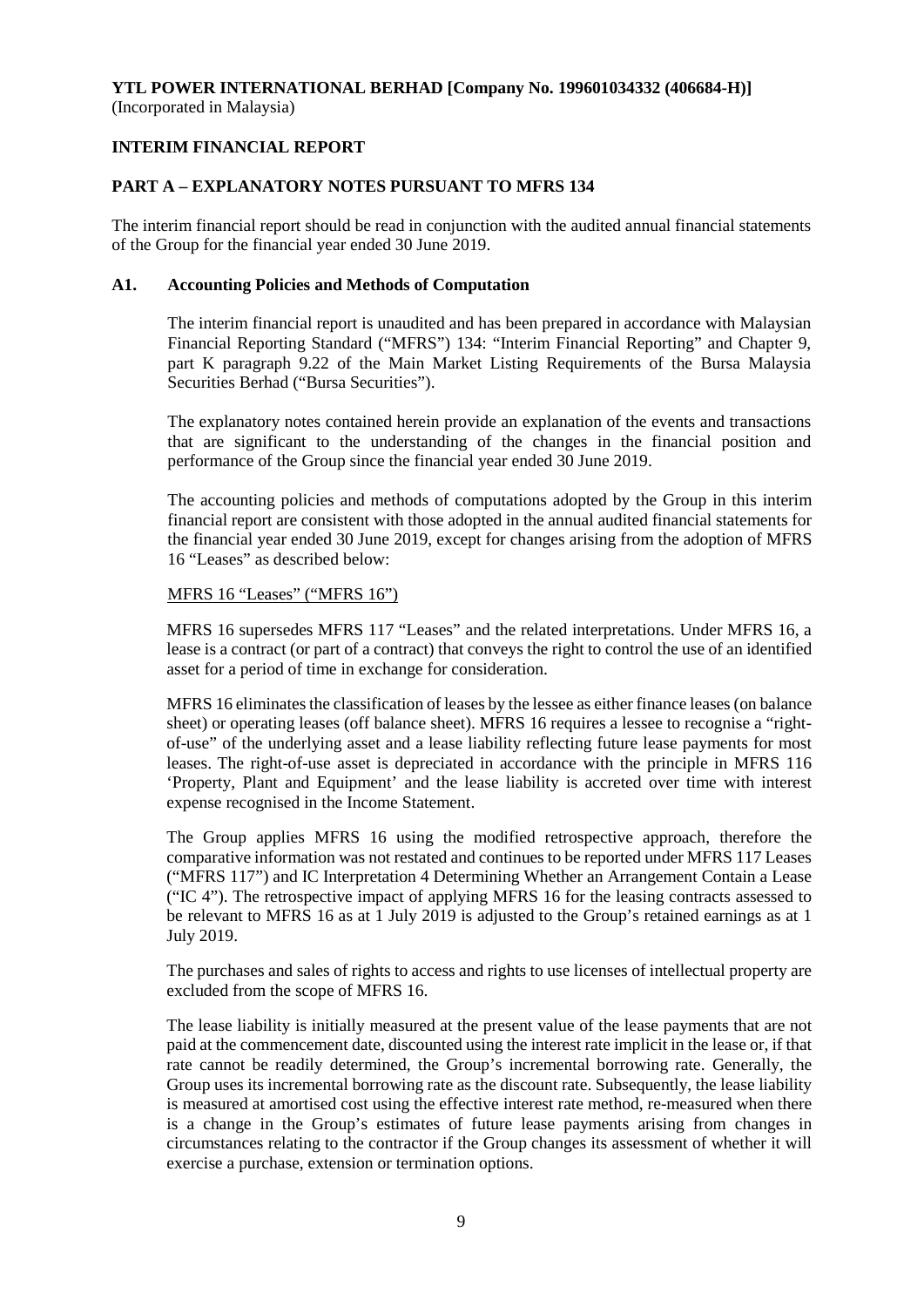## **INTERIM FINANCIAL REPORT**

#### **Notes – continued**

In such re-measurements, a corresponding adjustment is made to the carrying amount of the right-to-use asset, or is recorded in Income Statement if the carrying value of the right-of-use asset has been reduced to zero.

The Group has elected to not recognise right-of-use assets and lease liabilities for short-term leases that have a lease term of 12 months or less at inception or at initial application of MFRS 16 and low-value assets. The Group recognises the lease payments associated with these leases as an expense on a straight-line basis over the lease term.

The adoption of MFRS 16 impacts the Group's performance in the current financial period as below:

- (a) On the Income Statement, expenses which previously included leasing expenses within Earnings before Interest, Tax, Depreciation and Amortisation ("EBITDA") were replaced by interest expense on lease liabilities and depreciation of the right-of-use assets.
- (b) On the Statements of Cash Flows, operating lease rental outflows previously recorded within "net cash flows from operating activities" were reclassified as "net cash flows used in financing activities" for repayment of the principal and interest of lease liabilities.

For lessors, MFRS 16 retains most of the requirements in MFRS 117. Lessors continue to classify all leases as either operating leases or finance leases and account for them differently.

(i) Consolidated statement of financial position *(extract)*

|                                | As            |                |                     |               |
|--------------------------------|---------------|----------------|---------------------|---------------|
|                                | previously    | Re-            |                     | As            |
|                                | reported      | classification | <b>Measurements</b> | restated      |
|                                | 30.6.2019     |                |                     | 1.7.2019      |
|                                | <b>RM'000</b> | <b>RM'000</b>  | <b>RM'000</b>       | <b>RM'000</b> |
| <b>Non-current assets</b>      |               |                |                     |               |
| Right-of-use assets            |               |                | 359,292             | 359,292       |
| <b>Equity and liabilities</b>  |               |                |                     |               |
| <b>Capital and reserves</b>    |               |                |                     |               |
| Reserves                       | 5,605,795     |                | (7,616)             | 5,598,179     |
| Non-controlling interests      | 226,280       |                | (4,698)             | 221,582       |
| <b>Non-current liabilities</b> |               |                |                     |               |
| Borrowings (Others)            | 19,071,117    | (14,753)       |                     | 19,056,364    |
| Borrowings (Lease liabilities) |               | 14,753         | 265,740             | 280,493       |
| <b>Current liabilities</b>     |               |                |                     |               |
| Borrowings (Others)            | 7,642,643     | (27, 888)      |                     | 7,614,755     |
| Borrowings (Lease liabilities) |               | 27,888         | 105,866             | 133,754       |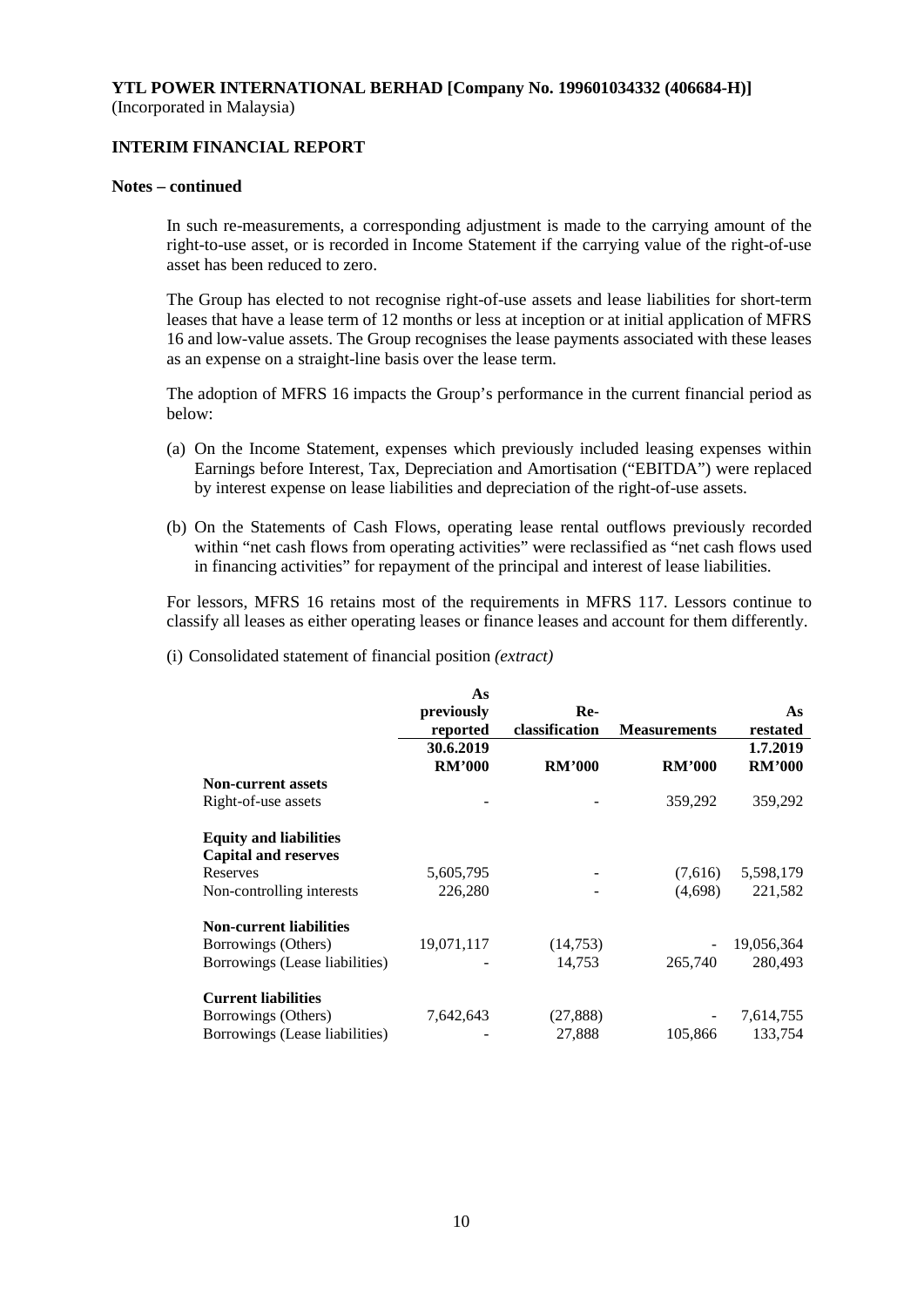## **INTERIM FINANCIAL REPORT**

#### **Notes – continued**

(ii) Reconciliation of operating lease commitment as at 30 June 2019 to the opening balance of lease liabilities as at 1 July 2019 is as follow:

|                                                                                                   | <b>RM'000</b> |
|---------------------------------------------------------------------------------------------------|---------------|
| Operating lease commitments disclosed as at 30 June 2019                                          | 608,311       |
| (Less): short-term leases recognised on a straight-line basis as expense                          | (9,072)       |
| (Less): contracts reassessed as service agreements                                                | (268, 307)    |
|                                                                                                   | 330,932       |
|                                                                                                   |               |
| Discounted using the lessee's incremental borrowing rate of at the date of<br>initial application | 279,302       |
| Add: finance lease liabilities recognised as at 30 June 2019                                      | 42,641        |
| Add: contracts reassessed as lease contracts                                                      | 90,404        |
| adjustments as a result of a different treatment of extension and<br>Add:                         |               |
| termination options                                                                               | 13,852        |
| (Less): adjustments relating to changes in the index or rate affecting variable                   |               |
| payments                                                                                          | (11,952)      |
| Lease liabilities as at 1 July 2019                                                               | 414,247       |
|                                                                                                   |               |
| Of which are:                                                                                     |               |
| Current lease liabilities                                                                         | 133,754       |
| Non-current lease liabilities                                                                     | 280,493       |
|                                                                                                   | 414,247       |

(iii) The recognition of Group's right-of-use assets on 1 July 2019 is as follows:

The right-of-use assets were measured on modified retrospective approach as if the new standard had always been applied since the initial date of the contract.

| <b>Non-current assets</b>                         | <b>RM'000</b> |
|---------------------------------------------------|---------------|
| $Right-of-use assets - Land$                      | 92,125        |
| $Right-of-use$ assets $-$ Buildings               | 7.627         |
| Right-of-use assets – Network Sites and Equipment | 215,518       |
| Right-of-use assets – Non-Network Equipment       | 6,883         |
| Right-of-use assets – Fibre                       | 37,089        |
| $Right-of-use assets - Others$                    | 50            |
| Total                                             | 359,292       |

The adoption of MFRSs, amendments to MFRSs and IC interpretation which were effective for financial year beginning on or after 1 July 2019 do not have significant financial impact to the Group other than explained above.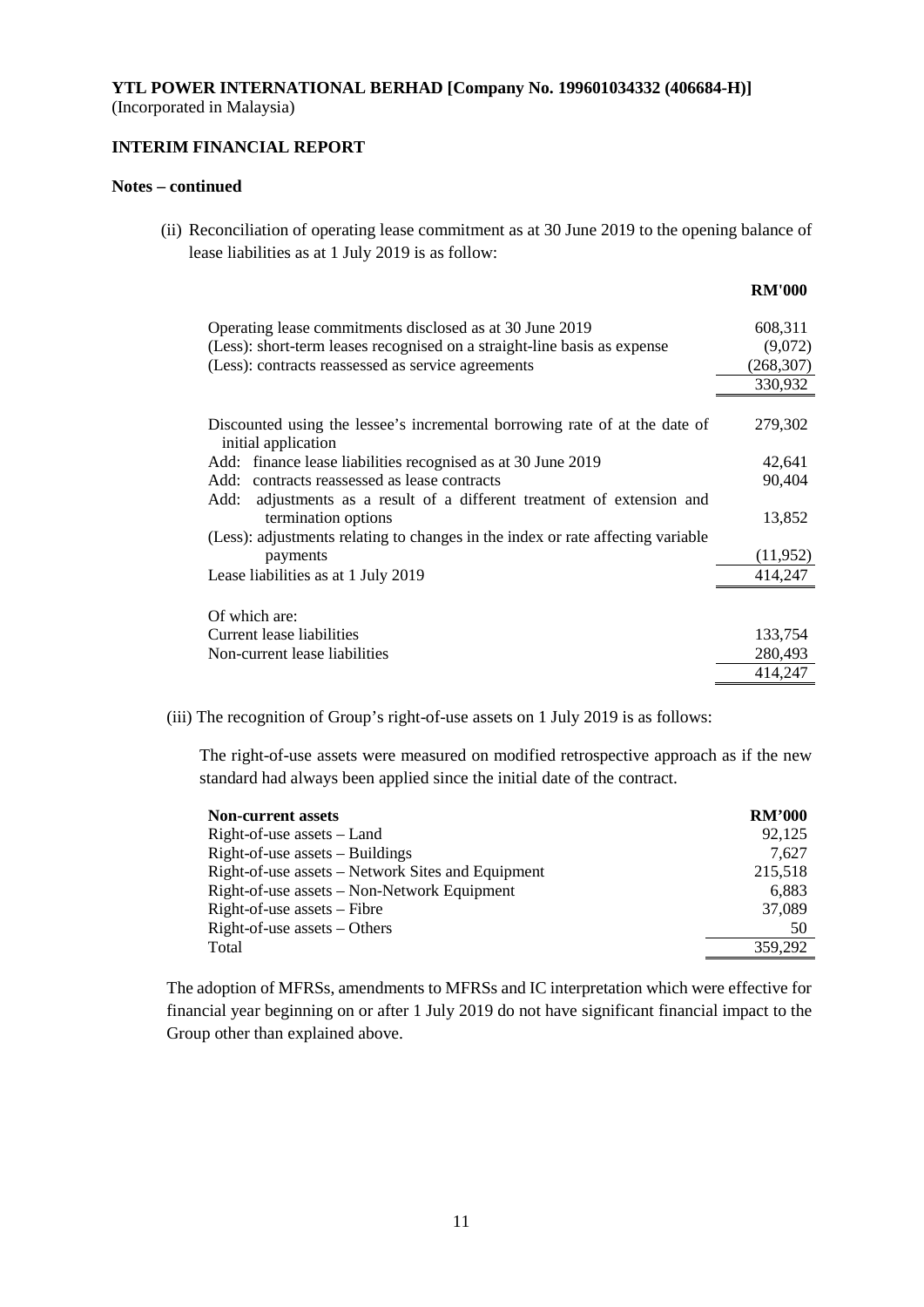## **INTERIM FINANCIAL REPORT**

### **Notes – continued**

## **A2. Seasonality or Cyclicality of Operations**

The business operations of the Group are not materially affected by any seasonal or cyclical factor.

## **A3. Disaggregation of revenue**

|                                                                                                                       |               | <b>Individual Quarter</b> | <b>Cumulative Quarter</b> |               |
|-----------------------------------------------------------------------------------------------------------------------|---------------|---------------------------|---------------------------|---------------|
|                                                                                                                       | 31.12.2019    | 31.12.2018                | 31.12.2019                | 31.12.2018    |
|                                                                                                                       | <b>RM'000</b> | <b>RM'000</b>             | <b>RM'000</b>             | <b>RM'000</b> |
| <b>Power generation</b><br>(Contracted)                                                                               |               |                           |                           |               |
| - Sale of electricity                                                                                                 | 222,552       | 192,655                   | 431,207                   | 400,615       |
| <b>Multi utilities business</b><br>(Merchant)                                                                         |               |                           |                           |               |
| - Sale of electricity                                                                                                 | 1,379,333     | 1,444,798                 | 2,851,299                 | 2,815,493     |
| - Sale of steam                                                                                                       | 38,124        | 57,273                    | 92,633                    | 109,768       |
| - Others                                                                                                              | 75,058        | 52,133                    | 240,937                   | 99,785        |
|                                                                                                                       | 1,492,515     | 1,554,204                 | 3,184,869                 | 3,025,046     |
| Water & sewerage<br>Supply of clean water and<br>$\overline{\phantom{0}}$<br>treatment and disposal of<br>waste water | 891,458       | 876,050                   | 1,748,657                 | 1,725,949     |
| <b>Telecommunications business</b>                                                                                    |               |                           |                           |               |
| - Sale of devices                                                                                                     | 1,566         | 2,913                     | 4,455                     | 7,164         |
| - Telecommunications services<br>- Telecommunications                                                                 | 87,792        | 197,235                   | 168,154                   | 378,832       |
| infrastructure business                                                                                               | 9,504         | 10,901                    | 23,843                    | 19,559        |
|                                                                                                                       | 98,862        | 211,049                   | 196,452                   | 405,555       |
| <b>Investment holding activities</b>                                                                                  |               |                           |                           |               |
| - Investment income<br>- Management, operation and                                                                    | 44,402        | 48,515                    | 90,328                    | 96,831        |
| maintenance fees                                                                                                      | 29,452        | 28,698                    | 69,880                    | 43,569        |
| - Others                                                                                                              | 16,384        | 16,183                    | 33,741                    | 33,219        |
|                                                                                                                       | 90,238        | 93,396                    | 193,949                   | 173,619       |
|                                                                                                                       | 2,795,625     | 2,927,354                 | 5,755,134                 | 5,730,784     |

## **A4. Unusual Items**

For the current financial year to date, there was no item of unusual nature that affects the assets, liabilities, equity, net income or cash flows of the Group.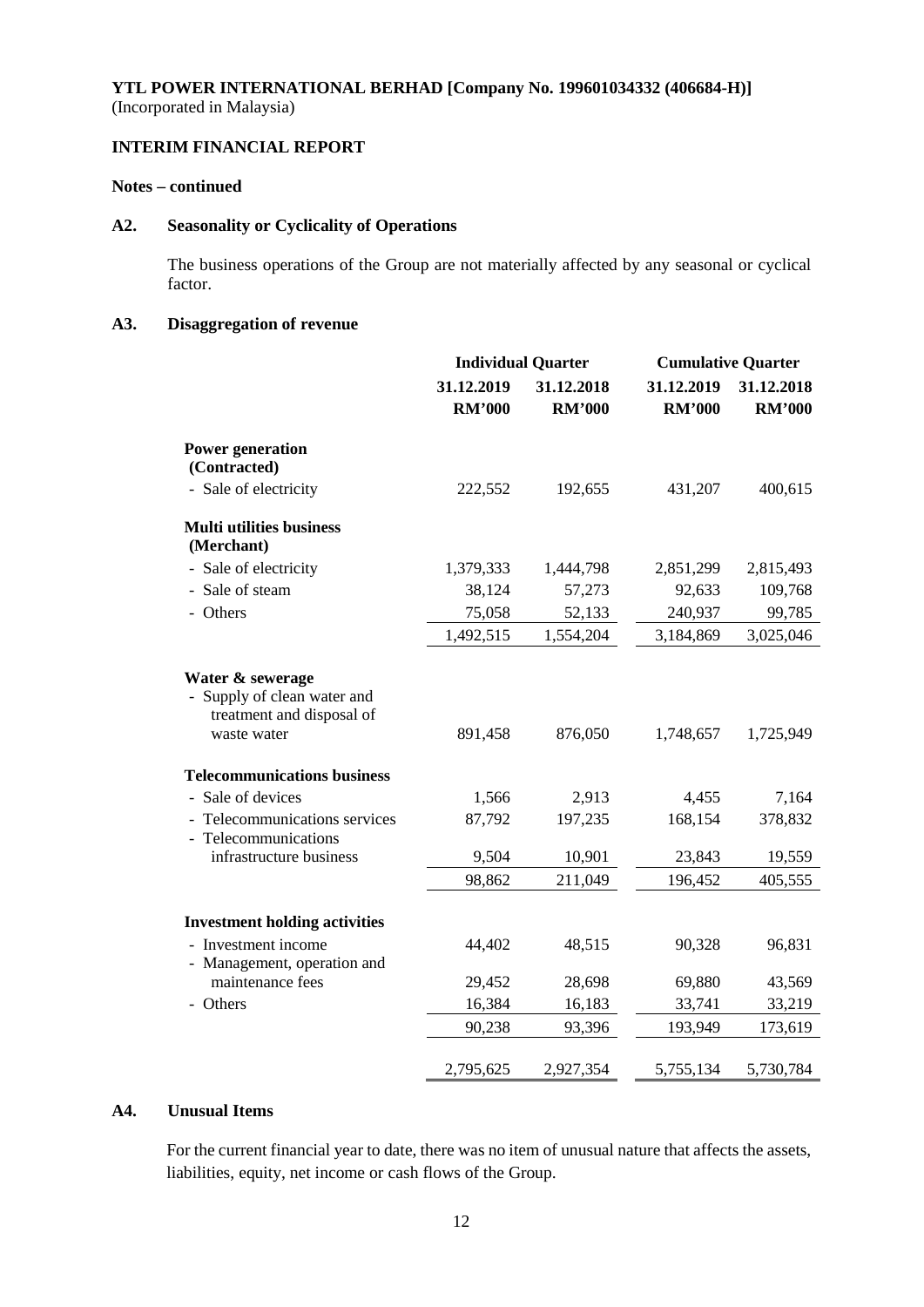## **INTERIM FINANCIAL REPORT**

#### **Notes – continued**

#### **A5. Changes in Estimates of Amounts Reported**

There was no significant change to estimate of amount reported in prior interim periods or prior financial years.

#### **A6. Changes in Debt and Equity Securities**

There was no share issued pursuant to the exercise of employees' share options granted under the Company's Employees Share Option Scheme during the current financial quarter and financial year to date.

A total of 1,000 ordinary shares were repurchased from the open market for a total consideration of RM789 for the current financial year to date. The share buyback transactions were financed by internally generated funds. The shares purchased are held as treasury shares. As at 31 December 2019, the number of treasury shares held was 482,907,712 ordinary shares.

On 17 September 2019, a subsidiary of the Company issued RM1,023.6 million (GBP200.0 million) Guaranteed Bonds due 17 September 2029 at an interest rate of 1.5% per annum. The net proceed of the issuance will be utilised to finance capital expenditure.

The outstanding debts are as disclosed in Note B9.

#### **A7. Dividends Paid**

The following dividend payment was made during the financial period ended 31 December 2019:-

In respect of the financial year ended 30 June 2019:

An interim dividend of 5 sen per ordinary share paid on 13 November 2019 383,765

RM'000

#### **A8. Segment Information**

The Group has five reportable segments as described below:

- a) Power generation (Contracted)
- b) Multi utilities business (Merchant)
- c) Water and sewerage
- d) Telecommunications business
- e) Investment holding activities

Management monitors the operating results of business segments separately for the purpose of making decisions about resources to be allocated and of assessing performance.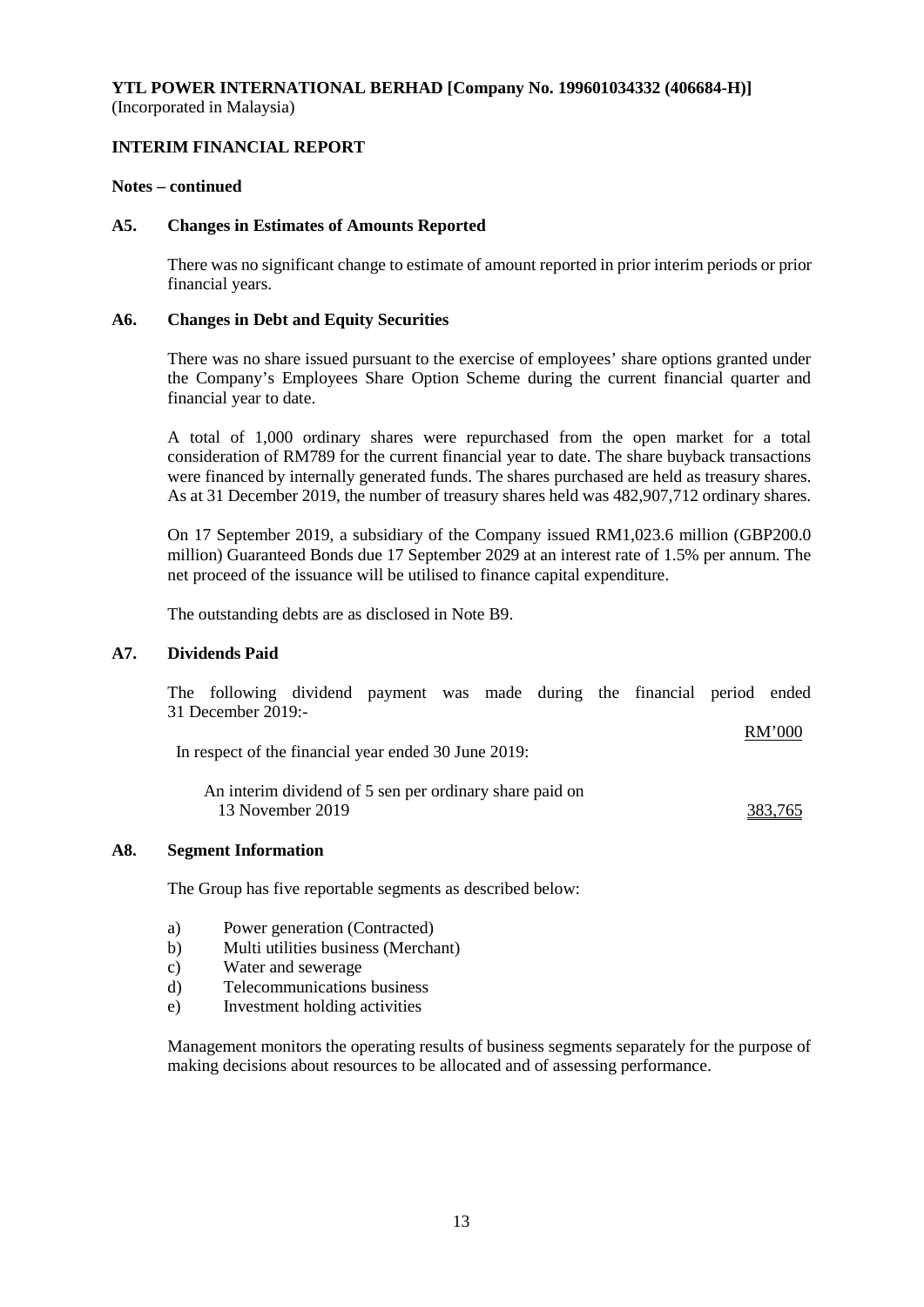## **INTERIM FINANCIAL REPORT**

### **Notes – continued**

Segment information for the financial period ended 31 December 2019:

|                                   | generation<br>(Contracted)<br><b>RM'000</b> | <b>Power</b> Multi utilities<br><b>business</b><br>(Merchant)<br><b>RM'000</b> | Water &<br>sewerage<br><b>RM'000</b> | Telecom-<br>munications<br><b>business</b><br><b>RM'000</b> | <b>Investment</b><br>holding<br>activities<br><b>RM'000</b> | Group<br><b>RM'000</b> |
|-----------------------------------|---------------------------------------------|--------------------------------------------------------------------------------|--------------------------------------|-------------------------------------------------------------|-------------------------------------------------------------|------------------------|
| <b>Total Revenue</b>              | 431,207                                     | 3,184,869                                                                      | 1,748,657                            | 197,782                                                     | 224,082                                                     | 5,786,597              |
| Inter-segment<br>elimination      |                                             |                                                                                |                                      | (1,330)                                                     | (30, 133)                                                   | (31, 463)              |
| <b>External</b><br><b>Revenue</b> | 431,207                                     | 3.184.869                                                                      | 1,748,657                            | 196,452                                                     | 193,949                                                     | 5,755,134              |
| <b>Segment</b><br>profit/loss)    |                                             |                                                                                |                                      |                                                             |                                                             |                        |
| before tax                        | 29,405                                      | (117,513)                                                                      | 384,145                              | (176, 891)                                                  | 90.997                                                      | 210.143                |

Segment information for the financial period ended 31 December 2018:

|                              | generation<br>(Contracted)<br><b>RM'000</b> | <b>Power</b> Multi utilities<br><b>business</b><br>(Merchant)<br><b>RM'000</b> | Water &<br>sewerage<br><b>RM'000</b> | Telecom-<br>munications<br><b>business</b><br><b>RM'000</b> | <b>Investment</b><br>holding<br>activities<br><b>RM'000</b> | Group<br><b>RM'000</b> |
|------------------------------|---------------------------------------------|--------------------------------------------------------------------------------|--------------------------------------|-------------------------------------------------------------|-------------------------------------------------------------|------------------------|
| <b>Total Revenue</b>         | 400,615                                     | 3.025.046                                                                      | 1,725,949                            | 407,768                                                     | 206,536                                                     | 5,765,914              |
| Inter-segment<br>elimination | $\overline{\phantom{a}}$                    |                                                                                |                                      | (2,213)                                                     | (32, 917)                                                   | (35, 130)              |
| External<br><b>Revenue</b>   | 400,615                                     | 3,025,046                                                                      | 1,725,949                            | 405,555                                                     | 173.619                                                     | 5,730,784              |
| Segment<br>profit/loss)      |                                             |                                                                                |                                      |                                                             |                                                             |                        |
| before tax                   | 26,972                                      | (133.092)                                                                      | 399,727                              | (18, 396)                                                   | 44.550                                                      | 319.761                |

## **A9. Events After the Interim Period**

There was no item, transaction or event of a material or unusual nature during the period from the end of the quarter under review to the date of this report.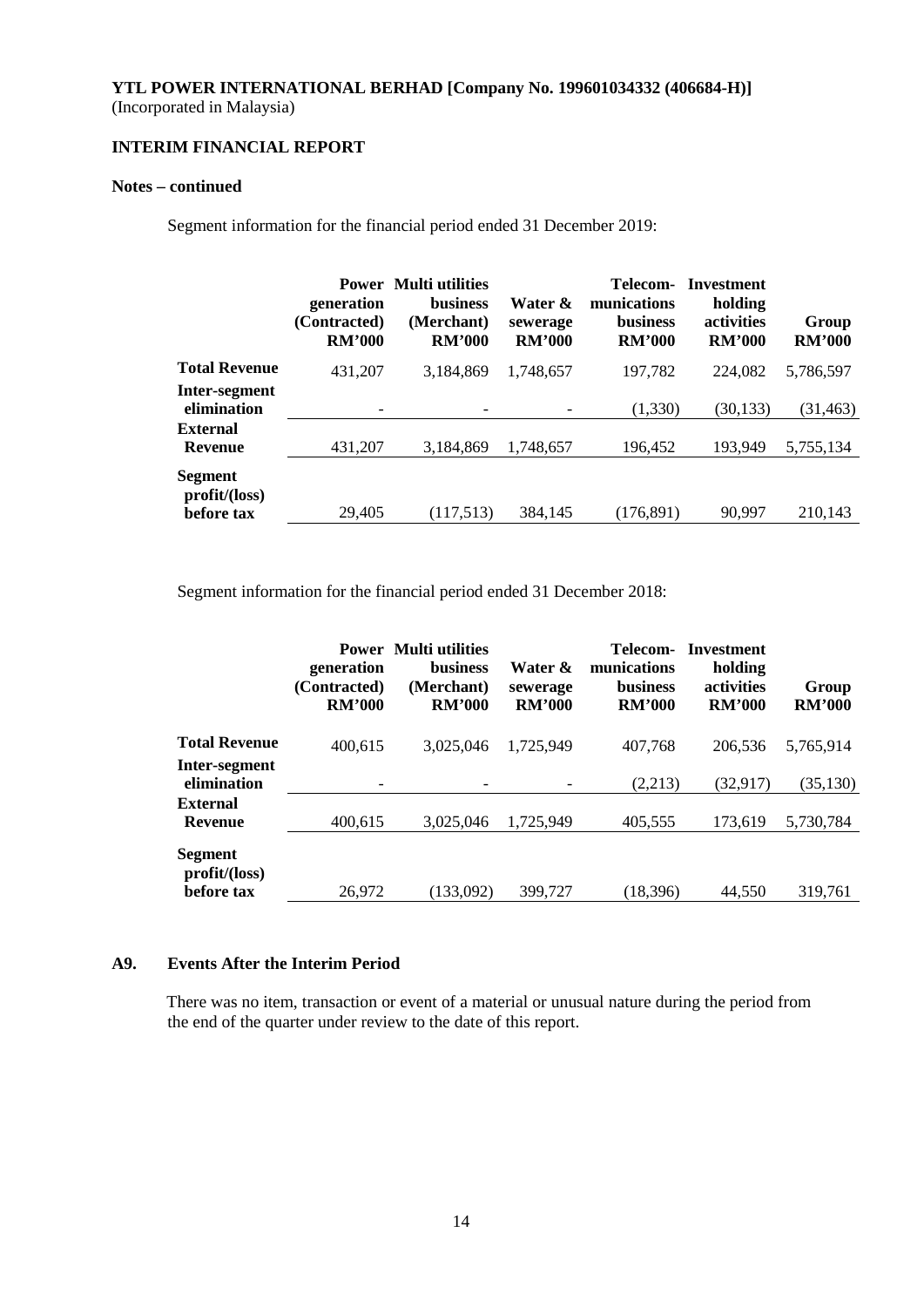## **INTERIM FINANCIAL REPORT**

#### **Notes – continued**

#### **A10. Changes in the Composition of the Group**

There were no changes in the composition of the Group for the current financial period ended 31 December 2019, including business combinations, obtaining or losing control of subsidiaries and long-term investments, restructurings and discontinuing operations save for the following:

(i) On 12 July 2019, YTL Jordan Services Sdn. Bhd. ("YTL Jordan Services") acquired the entire issued share capital comprising 1 ordinary share in Equinox Solar Farm Sdn. Bhd. ("Equinox Solar"). As a result, Equinox Solar became an indirect subsidiary of the Company.

Equinox Solar was incorporated on 13 February 2019 and will be principally involved in the development, ownership, operation and maintenance of solar photovoltaic power plants and related engineering, procurement, construction and commissioning services.

- (ii) On 24 July 2019, YTL Jordan Services changed its name to YTL Power Resources Sdn. Bhd..
- (iii) The following indirect subsidiaries had been struck-off the register of the Companies House in United Kingdom on the respective dates:

On 30 July 2019:

- Wessex Electricity Utilities Limited
- Wessex Property Services Limited
- Wessex Logistics Limited
- Wessex Promotions Limited
- Wessex Spring Water Limited
- Wessex Water Commercial Limited

On 6 August 2019:

- Sword Bidco (Holdings) Limited
- Sword Bidco Limited
- Sword Midco Limited

Accordingly, the above companies ceased to be the indirect subsidiaries of the Company.

### **A11. Changes in Contingent Liabilities**

There were no material changes in the contingent liabilities of the Group since the last financial year ended 30 June 2019.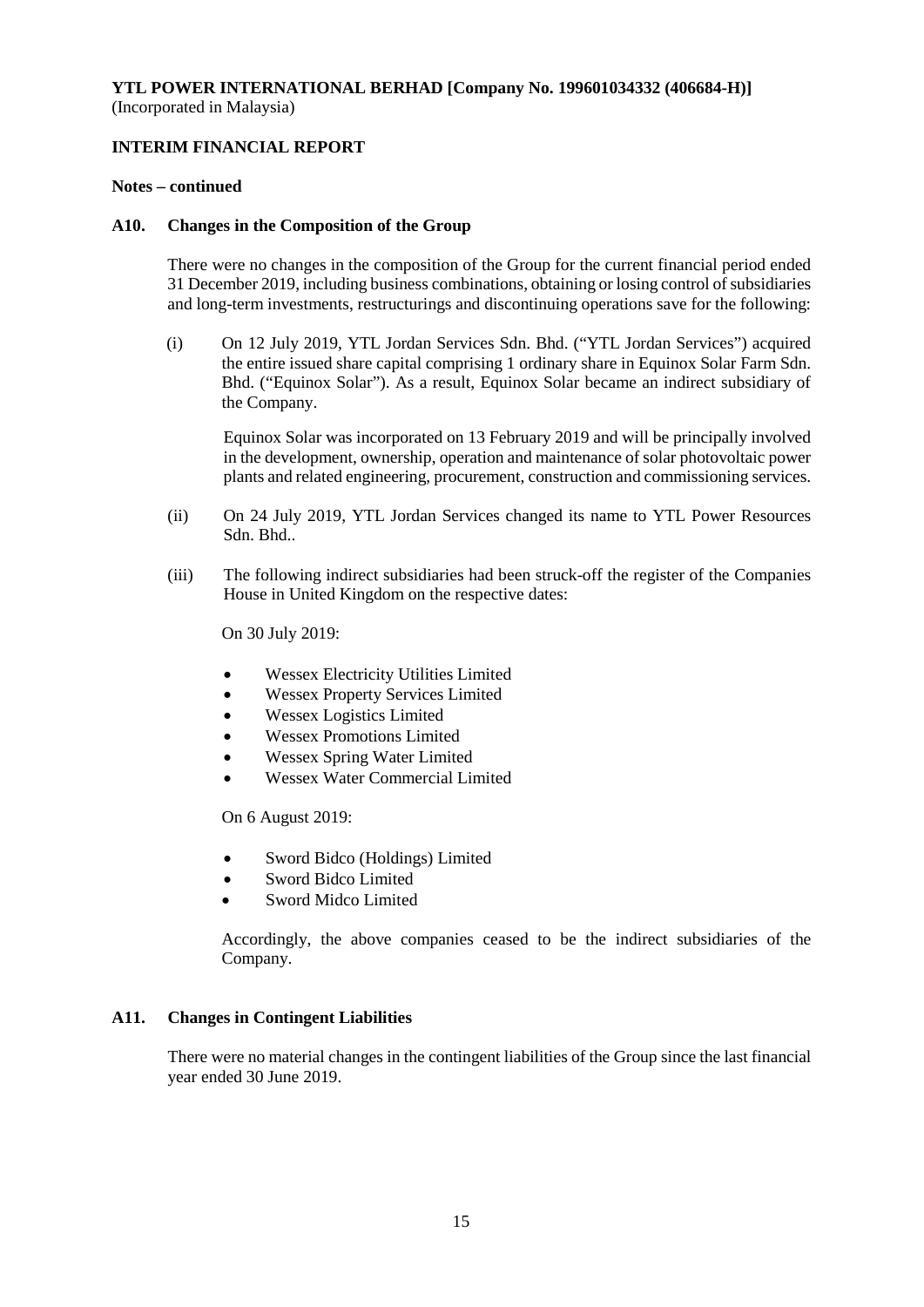### **INTERIM FINANCIAL REPORT**

#### **Notes – continued**

#### **A12. Fair value measurement**

The Group measures fair value using the following fair value hierarchy that reflects the significance of the input used in making the measurements:

- a) Level 1 quoted price (unadjusted) in active market for identical assets or liabilities;
- b) Level 2 inputs other than quoted prices included within Level 1 that are observable for the assets or liabilities, either directly (that is, as prices) or indirectly (that is, derived from prices); and
- c) Level 3 inputs for the assets or liabilities that are not based on observable market data (unobservable inputs).

The following table presents the Group's assets and liabilities that are measured at fair value as at:

|                                              | Level 1<br><b>RM'000</b> | Level 2<br>RM'000 | Level 3<br>RM'000 | Total<br>RM'000 |
|----------------------------------------------|--------------------------|-------------------|-------------------|-----------------|
| 31.12.2019                                   |                          |                   |                   |                 |
| <b>Assets</b>                                |                          |                   |                   |                 |
| Financial assets at fair value through       |                          |                   |                   |                 |
| profit or loss:                              |                          |                   |                   |                 |
| - Trading derivatives                        |                          | 14,014            |                   | 14,014          |
| - Income funds                               |                          | 1,514,591         |                   | 1,514,591       |
| - Equity investments                         |                          | 3,725             |                   | 3,725           |
| - Receivables from a joint venture           |                          |                   | 959,395           | 959,395         |
| Financial assets at fair value through other |                          |                   |                   |                 |
| comprehensive income                         | 64,287                   | 44                | 175,001           | 239,332         |
| Derivatives used for hedging                 |                          | 13,906            |                   | 13,906          |
| <b>Total</b> assets                          | 64,287                   | 1,546,280         | 1,134,396         | 2,744,963       |
| <b>Liabilities</b>                           |                          |                   |                   |                 |
| Financial liabilities at fair value through  |                          |                   |                   |                 |
| profit or loss:                              |                          |                   |                   |                 |
| - Currency options contracts                 | 657                      |                   |                   | 657             |
| - Trading derivatives                        |                          | 5,323             |                   | 5,323           |
| Derivatives used for hedging                 |                          | 140,367           |                   | 140,367         |
| <b>Total liabilities</b>                     | 657                      | 145,690           |                   | 146,347         |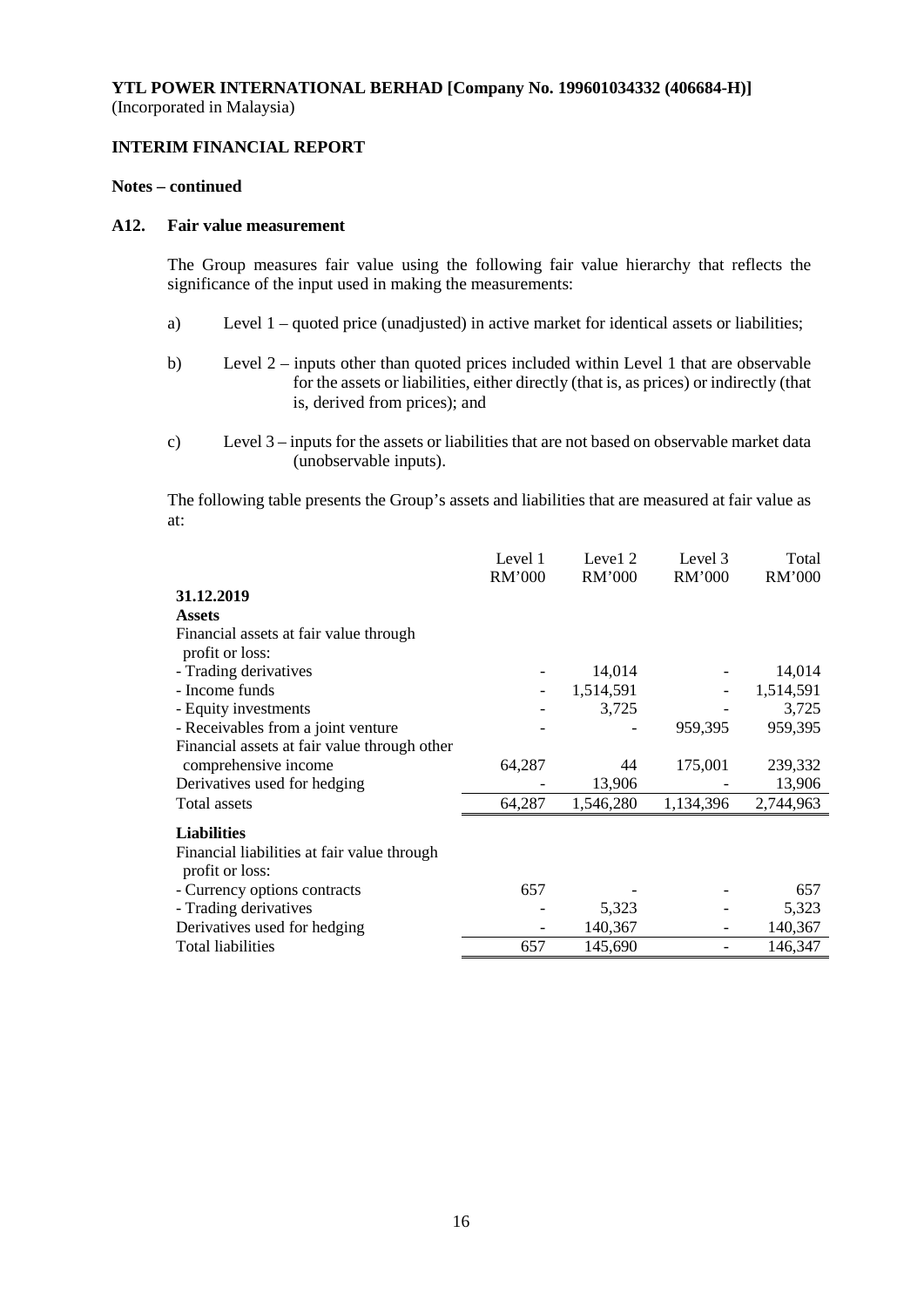## **INTERIM FINANCIAL REPORT**

## **PART B – EXPLANATORY NOTES PURSUANT TO APPENDIX 9B OF THE LISTING REQUIREMENTS OF BURSA MALAYSIA SECURITIES BERHAD**

## **B1. Review of the Results**

The comparison of the results is tabulated below:

|                                      | <b>Individual Quarter</b>   |                             | <b>Variance</b>        | <b>Cumulative Quarter</b>   |                             | <b>Variance</b>        |
|--------------------------------------|-----------------------------|-----------------------------|------------------------|-----------------------------|-----------------------------|------------------------|
|                                      | 31.12.2019<br><b>RM'000</b> | 31.12.2018<br><b>RM'000</b> | $\frac{0}{0}$<br>$+/-$ | 31.12.2019<br><b>RM'000</b> | 31.12.2018<br><b>RM'000</b> | $\frac{0}{0}$<br>$+/-$ |
| <b>Revenue</b>                       |                             |                             |                        |                             |                             |                        |
| Power generation (Contracted)        | 222,552                     | 192,655                     | $+15.5%$               | 431,207                     | 400,615                     | $+7.6%$                |
| Multi utilities business (Merchant)  | 1,492,515                   | 1,554,204                   | $-4.0\%$               | 3,184,869                   | 3,025,046                   | $+5.3%$                |
| Water & sewerage                     | 891,458                     | 876,050                     | $+1.8%$                | 1,748,657                   | 1,725,949                   | $+1.3%$                |
| Telecommunications business          | 98,862                      | 211,049                     | $-53.2%$               | 196,452                     | 405,555                     | $-51.6%$               |
| Investment holding activities        | 90,238                      | 93,396                      | $-3.4%$                | 193,949                     | 173,619                     | $+11.7%$               |
|                                      | 2,795,625                   | 2,927,354                   | $-4.5\%$               | 5,755,134                   | 5,730,784                   | $+0.4%$                |
| <b>Profit/(Loss)</b> before taxation |                             |                             |                        |                             |                             |                        |
| Power generation (Contracted)        | 15,719                      | 12,898                      | $+21.9%$               | 29,405                      | 26,972                      | $+9.0\%$               |
| Multi utilities business (Merchant)  | (48, 362)                   | (117, 232)                  | $+58.7%$               | (117,513)                   | (133,092)                   | $+11.7%$               |
| Water & sewerage                     | 189,119                     | 199,238                     | $-5.1\%$               | 384,145                     | 399,727                     | $-3.9\%$               |
| Telecommunications business          | (107, 159)                  | (10, 122)                   | $-958.7%$              | (176, 891)                  | (18, 396)                   | $-861.6%$              |
| Investment holding activities        | 53,112                      | 44,236                      | $+20.1%$               | 90,997                      | 44,550                      | $+104.3%$              |
|                                      | 102,429                     | 129,018                     | $-20.6%$               | 210,143                     | 319,761                     | $-34.3%$               |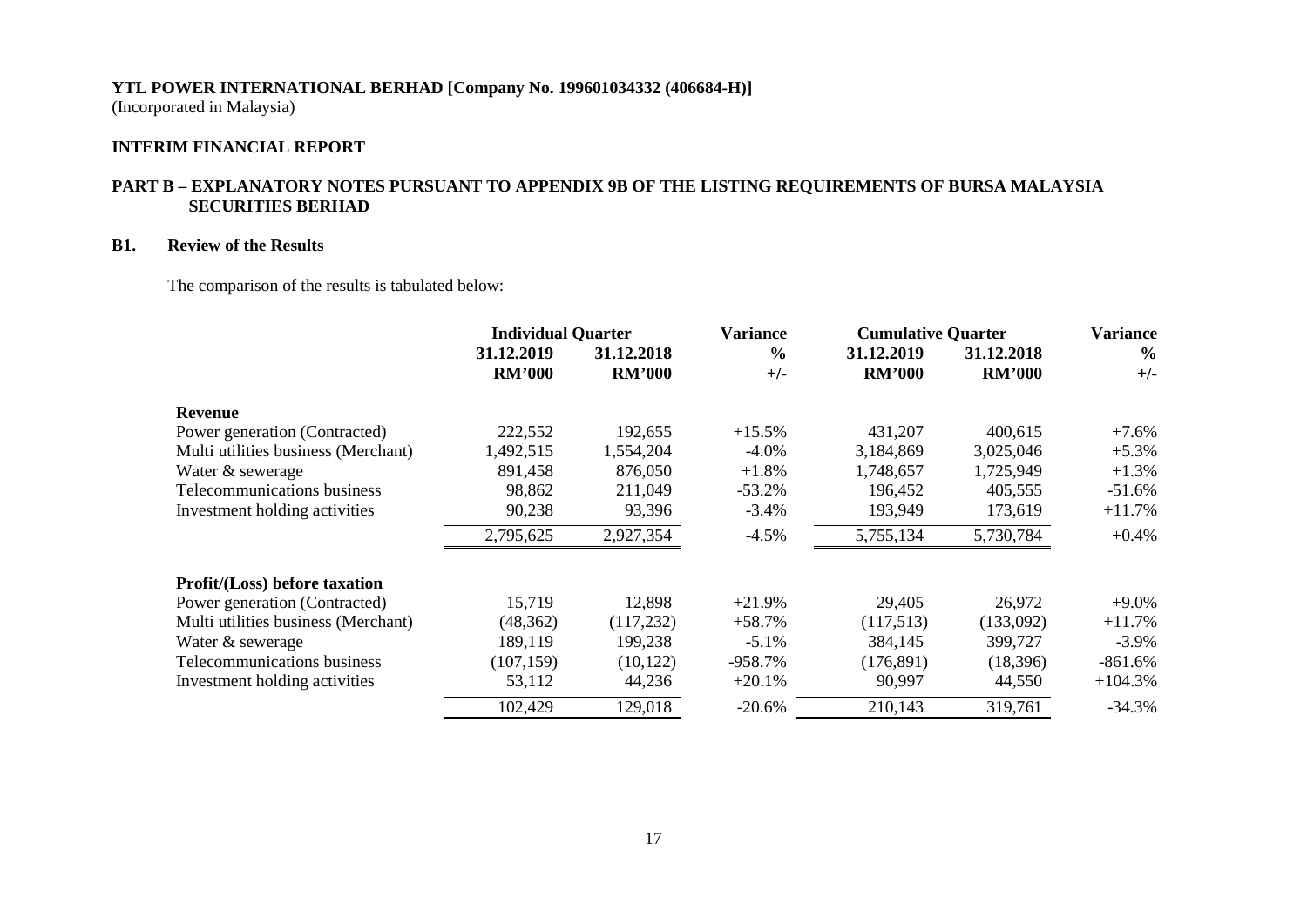## **INTERIM FINANCIAL REPORT**

#### **Notes – continued**

#### a) Current Quarter vs Preceding Year Corresponding Quarter

The Group recorded a revenue of RM2,795.6 million for the current financial quarter ended 31 December 2019 as compared to RM2,927.4 million recorded in the preceding year corresponding quarter ended 31 December 2018. The Group profit before taxation for the current financial quarter was RM102.4 million, a decrease of RM26.6 million or 20.6% as compared to a profit of RM129.0 million recorded in the preceding year corresponding quarter.

Performance of the respective operating business segments for the quarter ended 31 December 2019 as compared to the preceding year corresponding quarter is analysed as follows:

#### Power generation (Contracted)

The higher revenue and profit before taxation was mainly due to the higher volume of generation recorded.

### Multi utilities business (Merchant)

The lower revenue was mainly due to the decrease in fuel oil price. The improvement in loss before taxation was mainly due to the absence of a one-off charge for impairment of receivable following a court decision in the preceding year corresponding quarter, lower depreciation charges recorded in the current quarter and partially offset by lower vesting contract level.

#### Water & sewerage

The higher revenue was mainly due to an increase in price as allowed by the regulator. The lower profit before taxation was mainly due to higher operating costs.

#### Telecommunications business

The lower revenue and higher loss before taxation was mainly due to the absence of a project revenue in the current quarter.

### Investment holding activities

The decrease in revenue was mainly due to the lower interest income. The higher profit before taxation was principally attributable to the unrealised foreign exchange gain and partially offset by lower share of profits of investments accounted for using the equity method.

### b) Current Year to date vs Preceding Year to date

Group revenue was RM5,755.1 million for the current financial period ended 31 December 2019 as compared to RM5,730.8 million recorded in the preceding financial period ended 31 December 2018. The Group profit before taxation for the current financial period was RM210.1 million, a decrease of RM109.7 million or 34.3% as compared to a profit of RM319.8 million recorded in the preceding year corresponding period. The lower profit before taxation was principally attributable to the loss recorded in the Telecommunications business segment and partially offset by better performance in Investment holding activities segment.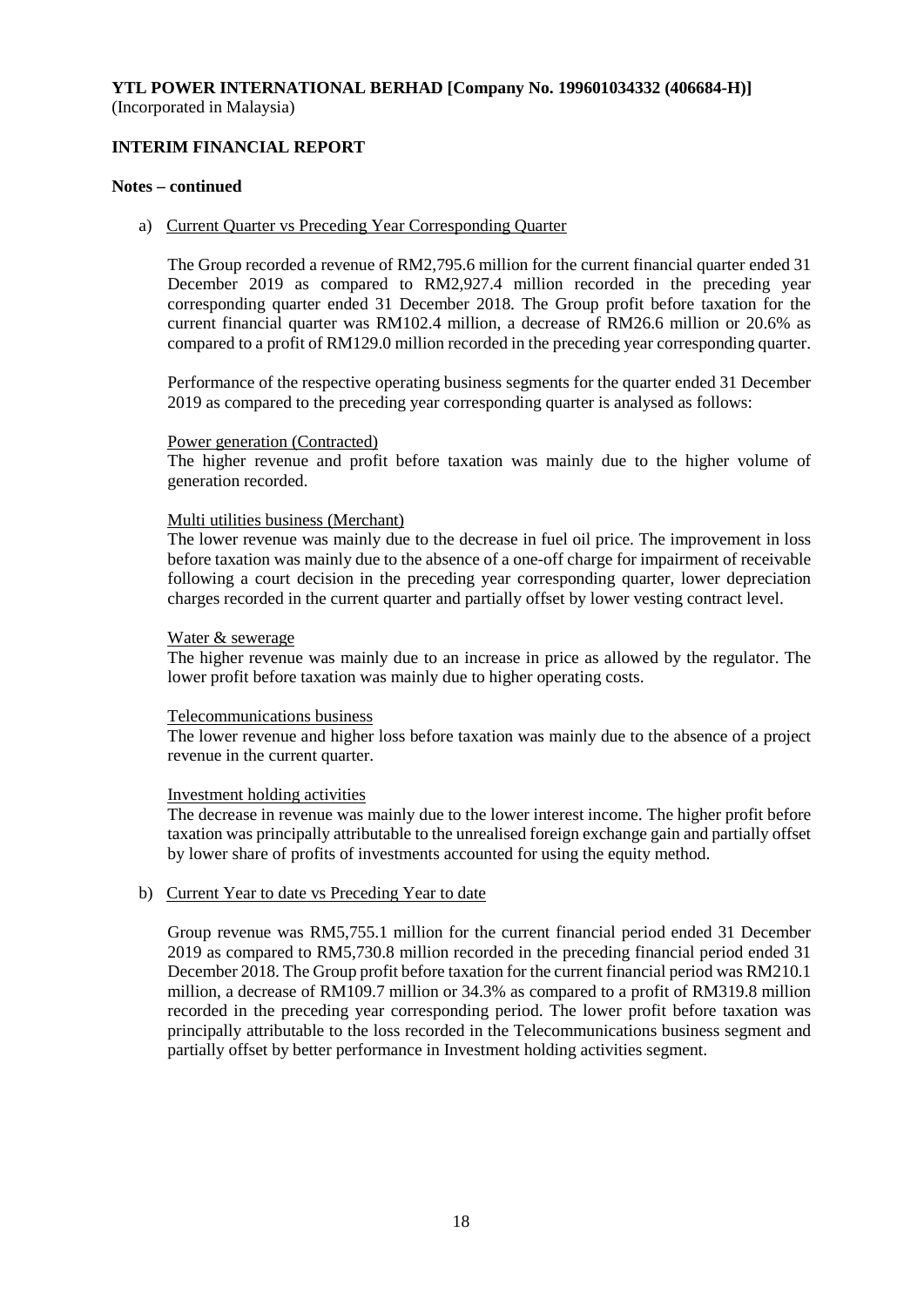### **INTERIM FINANCIAL REPORT**

#### **Notes – continued**

Performance of the respective operating business segments for the period ended 31 December 2019 as compared to the preceding year corresponding period was consistent with the notes mentioned in (a) above with the exception of the business segments mentioned below:

#### Multi utilities business (Merchant)

The increase in revenue was mainly due to the higher sales of fuel oil. The improvement in loss before taxation was mainly due to the absence of a one-off charge for impairment of receivable following a court decision in the preceding year corresponding period, lower depreciation charges recorded in the current period, partially offset by loss on sales of fuel oil and coupled with lower vesting contract level.

#### Investment holding activities

The increase in revenue was mainly due to the higher accrued technical service income and partially offset by lower interest income. The higher profit before taxation was principally attributable to the accrued technical service income as mentioned above, lower operating costs, fair value gain on investments and partially offset by lower share of profits of investments accounted for using the equity method.

#### **B2. Comparison with Preceding Quarter**

|                                     | <b>Current</b><br><b>Quarter</b><br>31.12.2019<br><b>RM'000</b> | <b>Preceding</b><br><b>Quarter</b><br>30.9.2019<br><b>RM'000</b> | <b>Variance</b><br>$\frac{6}{10}$<br>$+/-$ |
|-------------------------------------|-----------------------------------------------------------------|------------------------------------------------------------------|--------------------------------------------|
| Revenue                             | 2,795,625                                                       | 2,959,509                                                        | $-5.5\%$                                   |
| Consolidated profit before taxation | 102,429                                                         | 107,714                                                          | $-4.9\%$                                   |
| Consolidated profit after taxation  | 69,610                                                          | 70,084                                                           | $-0.7\%$                                   |

The lower profit before taxation as compared to preceding quarter was primarily attributable to the higher loss recorded in the Telecommunications business segment, partially offset by better results in Investment holding activities segment and lower loss recorded in Multi utilities business (Merchant) segment.

### **[THE REST OF THIS PAGE IS INTENTIONALLY LEFT BLANK]**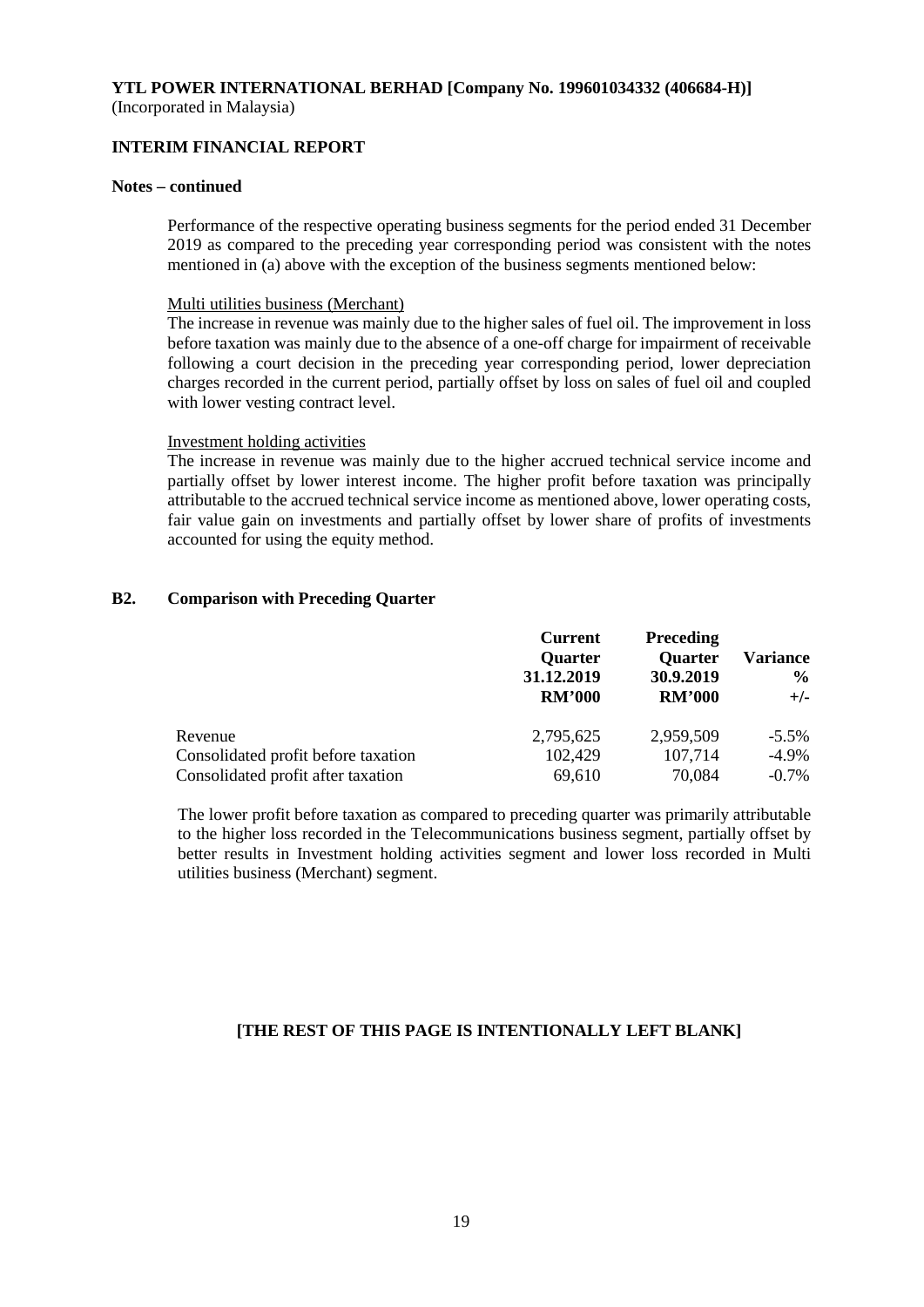#### **INTERIM FINANCIAL REPORT**

#### **Notes – continued**

#### **B3. Prospects**

#### Power generation (Contracted)

The Group has an 80% equity interest in PT Tanjung Jati Power Company ("TJPC"), an independent power producer which is undertaking the development of Tanjung Jati A, a 2 x 660 megawatt coal-fired power project in Java, Indonesia. TJPC has a 30-year power purchase agreement with PT PLN (Persero), Indonesia's state-owned electric utility company, amended and restated in December 2015 and March 2018. TJPC has recently obtained the Business Viability Guarantee Letter from the Ministry of Finance of the Republic of Indonesia. Progress is underway towards achieving financial close.

The Group also has a 45% equity interest in Attarat Power Company ("APCO"), which is developing a 554 megawatt (gross) oil shale fired power generation project in the Hashemite Kingdom of Jordan. APCO has signed a 30-year power purchase agreement (including construction period of 3.5 years) with the National Electric Power Company ("NEPCO"), Jordan's state-owned utility, for the entire electrical capacity and energy of the power plant, with an option for NEPCO to extend the power purchase agreement to 40 years (from the commercial operation date of the project's second unit). Construction has commenced on the project, with operations scheduled to commence in mid-2020.

YTL Power Generation Sdn. Bhd. ("YTLPG") commenced its operation on 1 September 2017 for the supply of 585MW of capacity from the existing facility in Paka for a term of 3 years 10 months, which will be expiring on 30 June 2021. YTLPG is expected to perform satisfactorily as it operates under a Power Purchase Agreement ("PPA").

#### Multi utilities business (Merchant)

The electricity market in Singapore will remain competitive, driven by volatilities across global markets and generation capacity oversupply in the wholesale electricity market. Despite the current challenges, this segment will continue to focus on customer service and diversification beyond the core business into integrated multi-utilities supply.

#### Water & sewerage

The regulator has published Wessex Water's final determination covering the Price Review 2020-25 in December 2019. The Group remains committed to delivering high quality, reliable and resilient services that are affordable to everyone, and is confident it will continue to deliver outperformance of its regulatory targets.

#### Telecommunications business

With the existing network in place, this segment will continue to expand its telecommunications infrastructure business and is well positioned to grow its subscriber base with innovative, competitive and affordable products and services.

## **B4. Variance of Actual Profit from Financial Estimate, Forecast, Projection or Profit Guarantee**

The Group did not issue any financial estimate, forecast, projection or profit guarantee during the current financial year to date.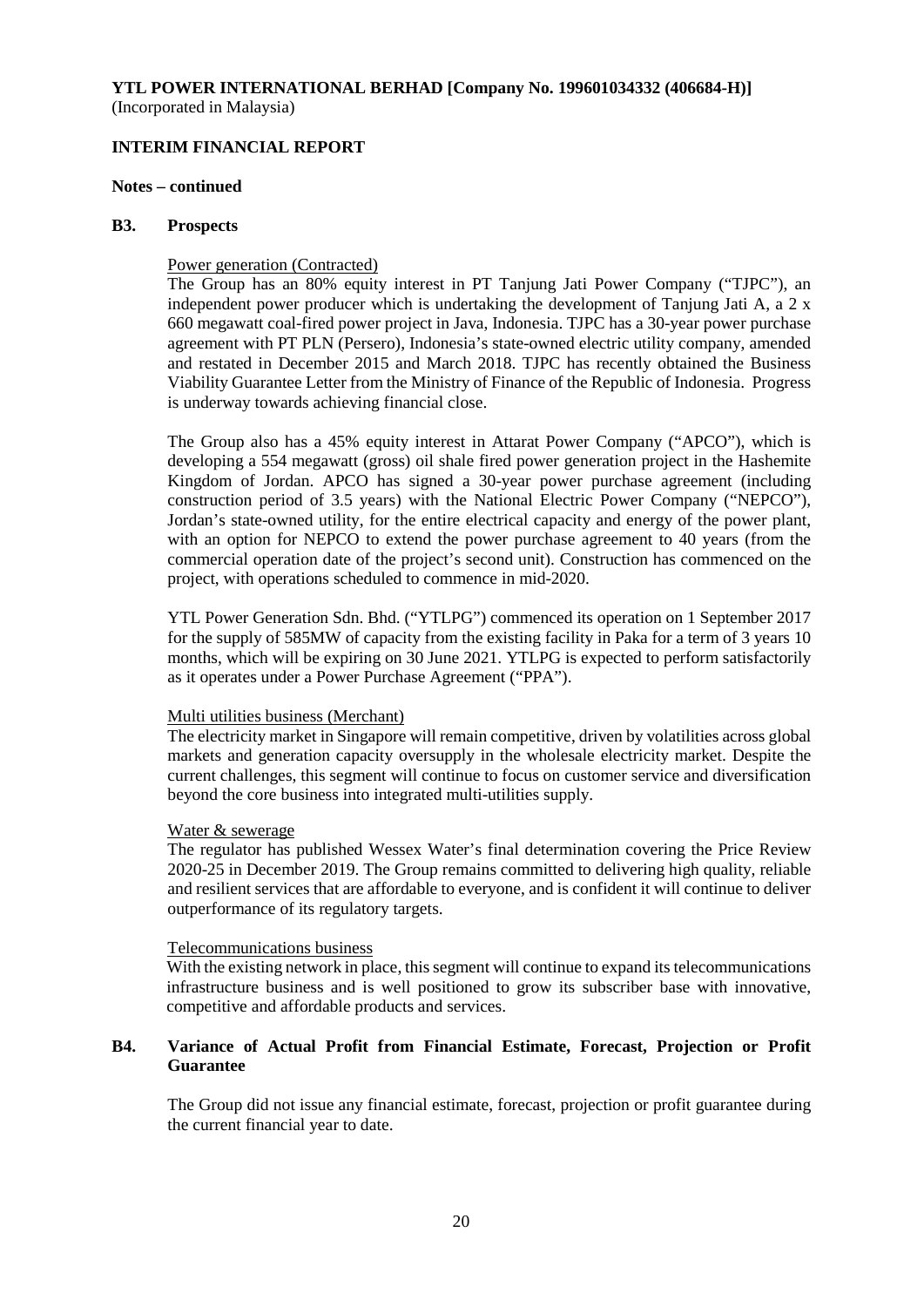## **INTERIM FINANCIAL REPORT**

#### **Notes – continued**

## **B5. Audit Report of the preceding financial year ended 30 June 2019**

The Auditors' Report on the financial statements of the financial year ended 30 June 2019 did not contain any qualification.

#### **B6. Profit for the period**

|                                                              |                | <b>Current</b> |
|--------------------------------------------------------------|----------------|----------------|
|                                                              | <b>Current</b> | Year           |
|                                                              | Quarter        | <b>To Date</b> |
|                                                              | 31.12.2019     | 31.12.2019     |
|                                                              | <b>RM'000</b>  | <b>RM'000</b>  |
| Profit before taxation is stated after charging/(crediting): |                |                |
| Allowance for impairment of inventories                      | 205            | 453            |
| Allowance for impairment of receivables (net of reversals)   | 17,234         | 33,466         |
| Amortisation of contract costs                               | 2,069          | 4,554          |
| Amortisation of grants and contributions                     | (5,020)        | (9,754)        |
| Amortisation of intangible assets                            | 7,791          | 9,892          |
| Bad debts recovered                                          | (708)          | (1,550)        |
| Depreciation of property, plant and equipment                | 287,369        | 547,197        |
| Depreciation of right-of-use assets                          | 29,882         | 62,682         |
| Fair value loss/(gain) on derivatives                        | 263            | (2,687)        |
| Fair value loss/(gain) on investments                        | 2,651          | (5,779)        |
| Interest income                                              | (2,942)        | (5,245)        |
| Interest expense                                             | 280,726        | 569,919        |
| Gain on foreign exchange                                     | (6,622)        | (1,440)        |
| Net gain on disposal of property, plant and equipment        | (39)           | (2,989)        |
| Property, plant and equipment written off                    | 499            | 4,196          |
| Provision for liabilities and charges                        | 503            | 1,481          |
|                                                              | ========       | =========      |

There was no exceptional items charged/(credited) for the period.

## **B7. Taxation**

|                              | <b>Current</b><br><b>Quarter</b><br>31.12.2019<br><b>RM'000</b> | <b>Current</b><br>Year<br><b>To Date</b><br>31.12.2019<br><b>RM'000</b> |
|------------------------------|-----------------------------------------------------------------|-------------------------------------------------------------------------|
| In respect of current period |                                                                 |                                                                         |
| - Income Tax                 | 32,464                                                          | 65,416                                                                  |
| - Deferred Tax               | 355                                                             | 5,033                                                                   |
|                              | 32,819                                                          | 70,449                                                                  |
|                              |                                                                 |                                                                         |

The higher effective tax rate of the Group as compared to the Malaysian statutory income tax rate for the current financial quarter and financial year to date was mainly due to nondeductibility of certain expenses for tax purposes and partially offset by income subjected to different tax jurisdictions.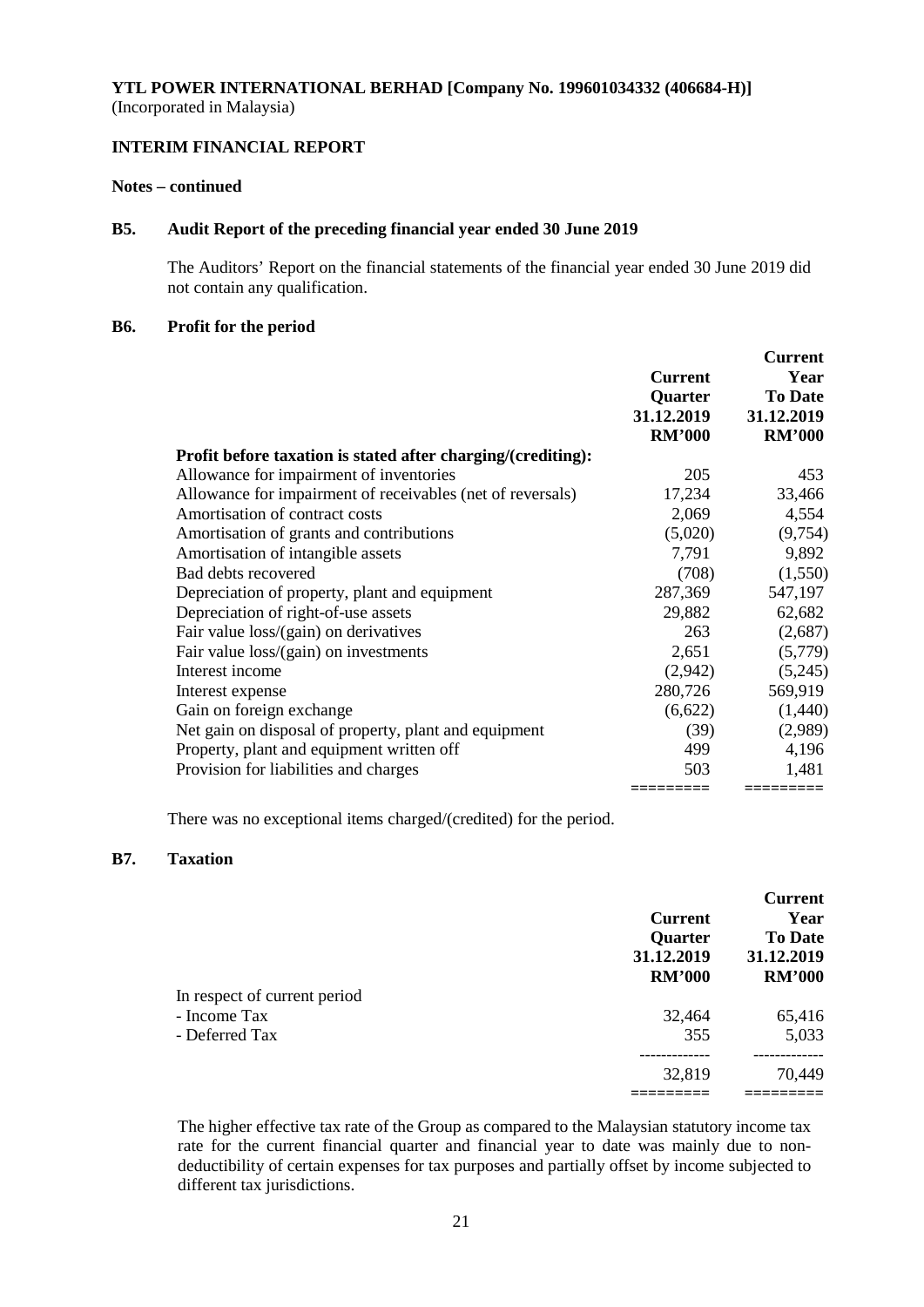## **INTERIM FINANCIAL REPORT**

#### **Notes – continued**

#### **B8. Corporate Proposals**

There were no corporate proposals announced by the Company which are not completed as at the date of this report.

#### **B9. Group Borrowings and Debt Securities**

The Group's borrowings as at 31 December 2019 are as follows:

|                         | <b>Secured</b><br><b>RM'000</b> | <b>Unsecured</b><br><b>RM'000</b> | <b>Total</b><br><b>RM'000</b> |
|-------------------------|---------------------------------|-----------------------------------|-------------------------------|
| <b>Current</b>          |                                 |                                   |                               |
| <b>Bank</b> overdrafts  |                                 | 949                               | 949                           |
| Lease liabilities       | 431                             | 151,340                           | 151,771                       |
| Revolving credit        |                                 | 538,397                           | 538,397                       |
| Term loans              |                                 | 1,637,000                         | 1,637,000                     |
|                         | 431                             | 2,327,686                         | 2,328,117                     |
| Non-current             |                                 |                                   |                               |
| <b>B</b> onds           |                                 | 15,954,913                        | 15,954,913                    |
| Lease liabilities       | 320                             | 269,235                           | 269,555                       |
| Revolving credit        |                                 | 299,350                           | 299,350                       |
| Term loans              |                                 | 9,235,870                         | 9,235,870                     |
|                         | 320                             | 25,759,368                        | 25,759,688                    |
|                         |                                 |                                   |                               |
| <b>Total borrowings</b> | 751                             | 28,087,054                        | 28,087,805                    |

The borrowings which are denominated in foreign currency are as follows:

|                       | Foreign<br>currency<br>$900^\circ$ | <b>RM</b><br><b>Equivalents</b><br>"000" |
|-----------------------|------------------------------------|------------------------------------------|
| US Dollar             | 648,248                            | 2,652,955                                |
| <b>Sterling Pound</b> | 2,305,061                          | 12,383,249                               |
| Singapore Dollar      | 1,973,679                          | 5,997,418                                |

All borrowings of the subsidiaries are on non-recourse basis to the Company save and except for borrowings totalling RM322.3 million, for which the Company has provided corporate guarantees to the financial institutions.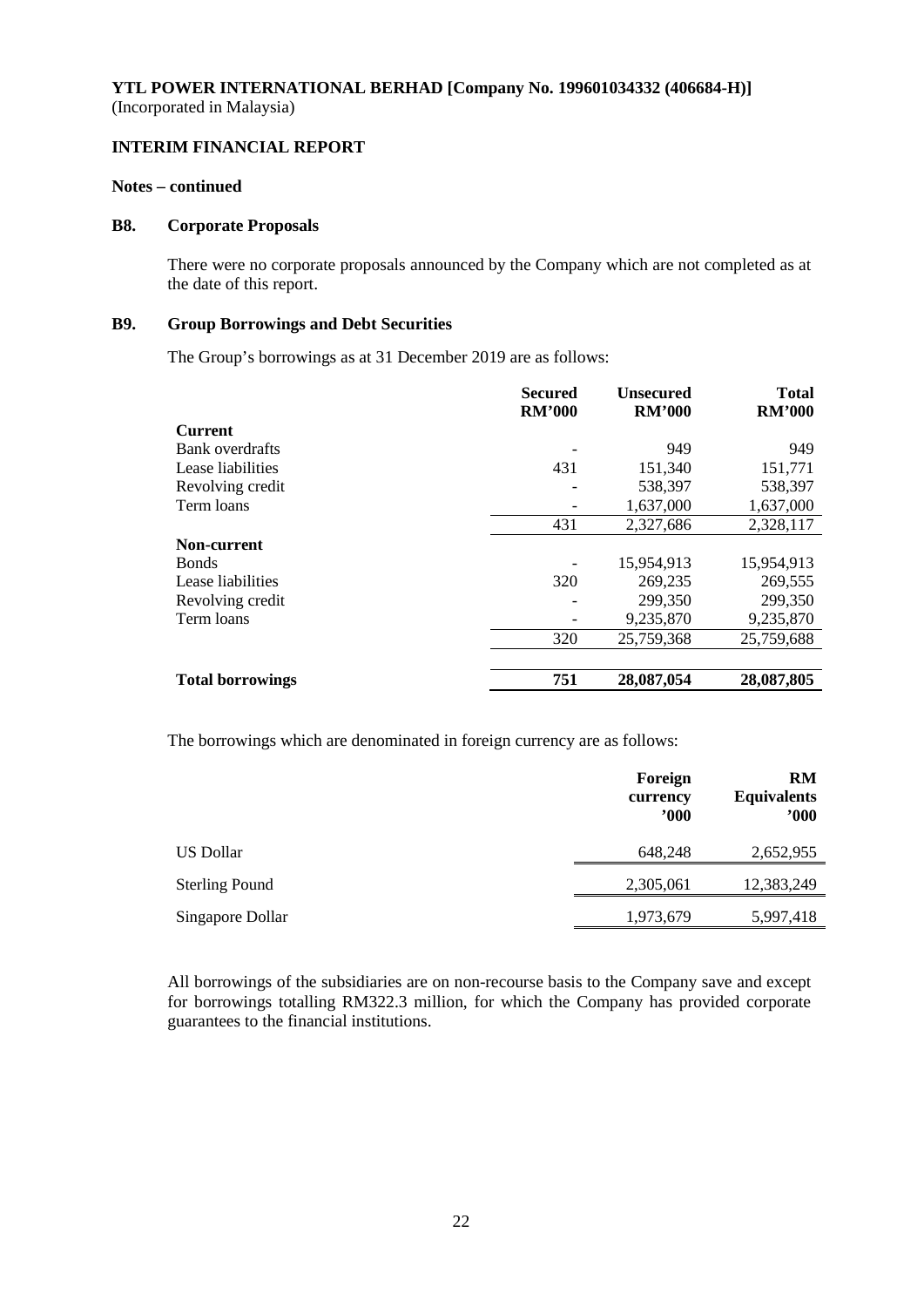## **INTERIM FINANCIAL REPORT**

## **Notes – continued**

#### **B10. Derivative Financial Instruments and Fair Value Changes of Financial Liabilities**

(a) Derivative Financial Instruments

As at 31 December 2019, the Group's outstanding derivatives are as follows:

| <b>Type of Derivatives</b>                                                                               | <b>Contract/Notional Value</b><br><b>RM'000</b> | <b>Fair Value</b><br><b>RM'000</b> |
|----------------------------------------------------------------------------------------------------------|-------------------------------------------------|------------------------------------|
| <b>Fuel oil Swaps</b><br>- Less than 1 year<br>- 1 year to 3 years<br>- More than 3 years                | 1,274,926<br>170,079                            | (89,706)<br>(16,906)               |
| <b>Currency forwards</b><br>- Less than 1 year<br>- 1 year to 3 years<br>- More than 3 years             | 1,273,046<br>276,886                            | (9,091)<br>(2,067)                 |
| <b>Currency options</b><br>contracts<br>- Less than 1 year<br>- 1 year to 3 years<br>- More than 3 years | 818,500                                         | (657)                              |

The Group entered into fuel oil swaps to hedge highly probable forecast physical fuel oil and natural gas purchases that are expected to occur at various dates in the future. The fuel oil swaps have maturity dates that match the expected occurrence of these transactions.

The Group entered into currency forwards to hedge highly probable forecast transactions denominated in foreign currency expected to occur in the future. The currency forwards have maturity dates that match the expected occurrence of these transactions.

The Group entered into currency options contracts to enjoy interest rate reduction in related borrowings with an acceptable risk profile.

All derivative financial instruments are executed with creditworthy counter parties with a view to limit the credit risk exposure of the Group.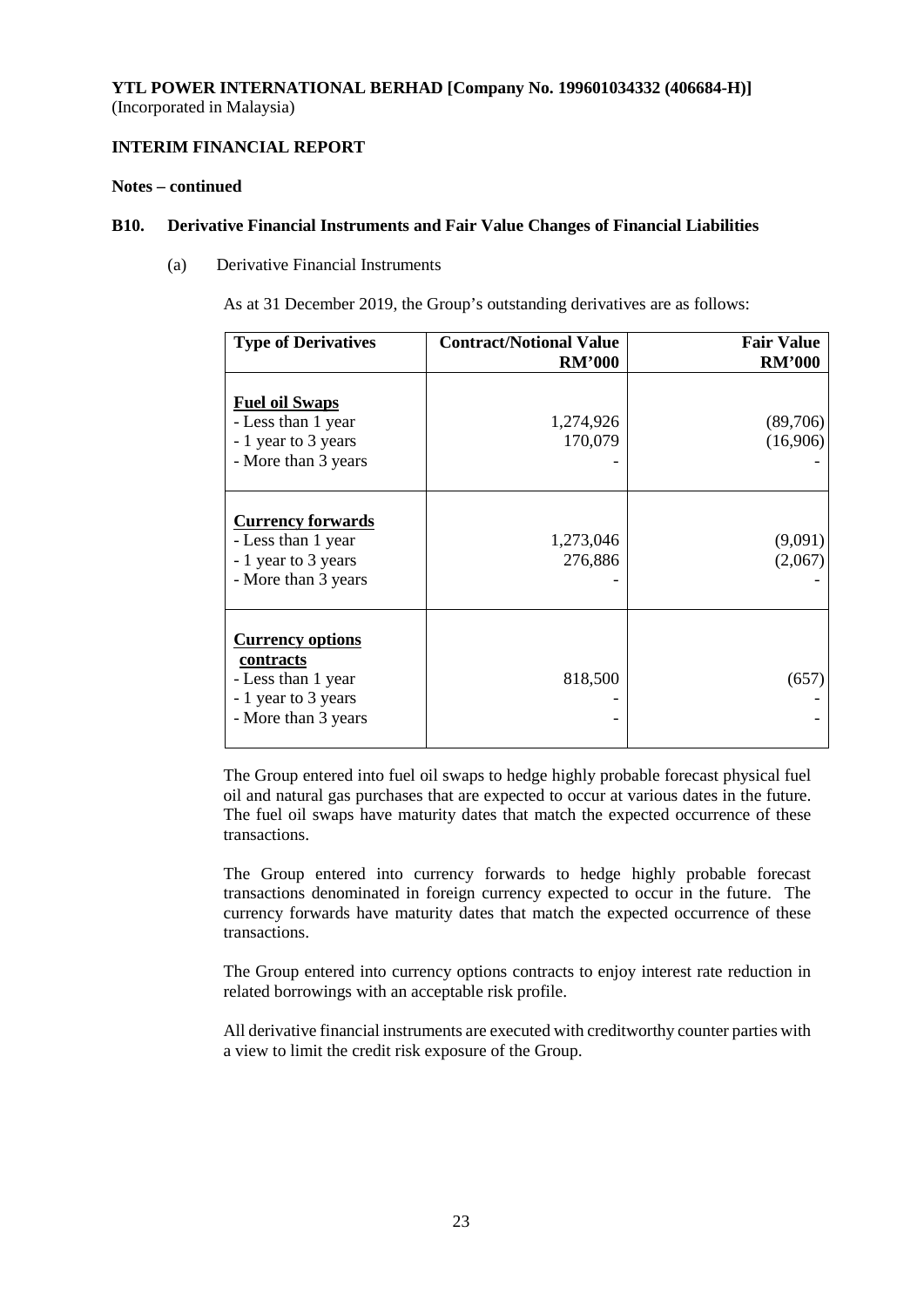## **INTERIM FINANCIAL REPORT**

## **Notes – continued**

(b) Fair Value Changes of Financial Liabilities

The gains/(losses) arising from fair value changes of financial liabilities for the current financial period ended 31 December 2019 are as follows:

|                                                         |                                                                                                      |                                                                                                                                                                                                                   |                                                          | Fair value gain/(loss)                                           |
|---------------------------------------------------------|------------------------------------------------------------------------------------------------------|-------------------------------------------------------------------------------------------------------------------------------------------------------------------------------------------------------------------|----------------------------------------------------------|------------------------------------------------------------------|
| <b>Type of</b><br>financial<br><b>liabilities</b>       | <b>Basis of fair value</b><br>measurement                                                            | <b>Reason for the</b><br>gain/(loss)                                                                                                                                                                              | <b>Current</b><br>quarter<br>31.12.2019<br><b>RM'000</b> | <b>Current</b><br>year<br>to date<br>31.12.2019<br><b>RM'000</b> |
| Forward<br>foreign<br>currency<br>exchange<br>contracts | Foreign exchange<br>differential<br>between the<br>contracted rate and<br>the market forward<br>rate | Foreign exchange<br>rates differential<br>between the<br>contracted rate and<br>the market forward<br>rate which have<br>moved<br>unfavourably<br>against the Group                                               | (4,187)                                                  | (1,154)                                                          |
| Fuel oil swap                                           | Fuel oil price<br>differential<br>between the<br>contracted price<br>and the market<br>forward price | Fuel oil price<br>differential<br>between the<br>contracted price<br>and the market<br>forward price<br>which have moved<br>in favour of the<br>Group                                                             | 15,703                                                   | 21,112                                                           |
| Currency<br>options<br>contracts                        | Spot rate, interest<br>rate and basis<br>curve, volatility<br>and time to<br>maturity                | The spot rate has<br>moved<br>unfavourably<br>against the Group<br>for the current<br>quarter. While,<br>change in time<br>value was greater<br>due to shorter<br>remaining tenor<br>for current year to<br>date. | (263)                                                    | 2,687                                                            |
|                                                         |                                                                                                      | Total                                                                                                                                                                                                             | 11,253                                                   | 22,645                                                           |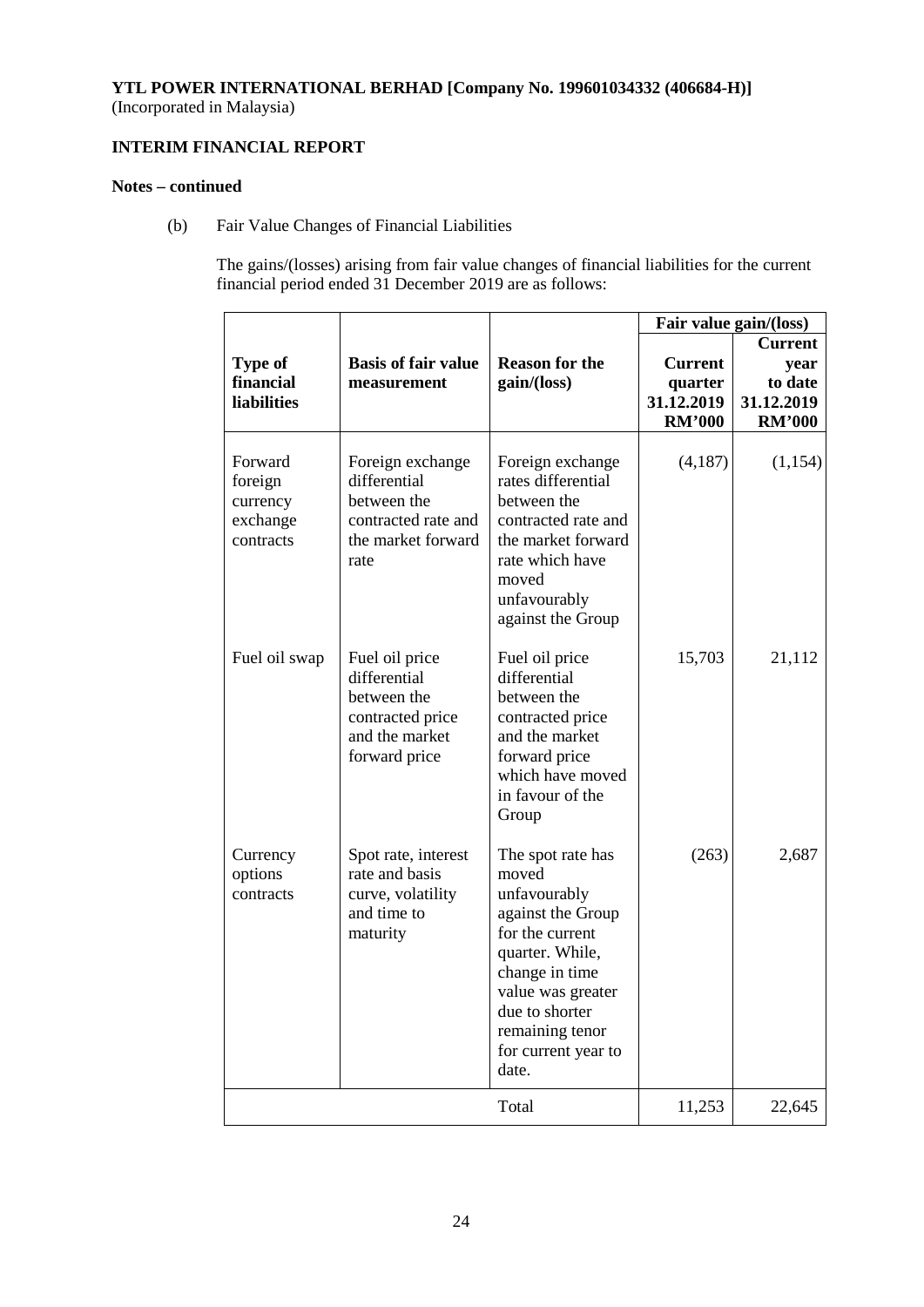## **INTERIM FINANCIAL REPORT**

## **Notes – continued**

#### **B11. Material Litigation**

There were no material litigations since the date of the last audited financial statements of financial position.

## **B12. Dividend**

No dividend has been declared for the current financial quarter.

#### **B13. Earnings Per Share**

### **i) Basic Earnings Per Share**

The basic earnings per share of the Group has been computed by dividing the profit attributable to Owners of the Parent by the weighted average number of ordinary shares in issue during the financial quarter as set out below:

|                                                      | <b>Current</b><br>Year<br><b>Quarter</b><br>31.12.2019 | <b>Preceding</b><br>Year<br>Corresponding<br><b>Ouarter</b><br>31.12.2018 |
|------------------------------------------------------|--------------------------------------------------------|---------------------------------------------------------------------------|
| Profit attributable to Owners of the Parent (RM'000) | 70,259                                                 | 71,774                                                                    |
| Weighted average number of ordinary shares ('000)    | 7,675,301                                              | 7,675,303                                                                 |
| Basic earnings per share (Sen)                       | 0.92                                                   | 0.94                                                                      |
|                                                      |                                                        |                                                                           |

## **[THE REST OF THIS PAGE IS INTENTIONALLY LEFT BLANK]**